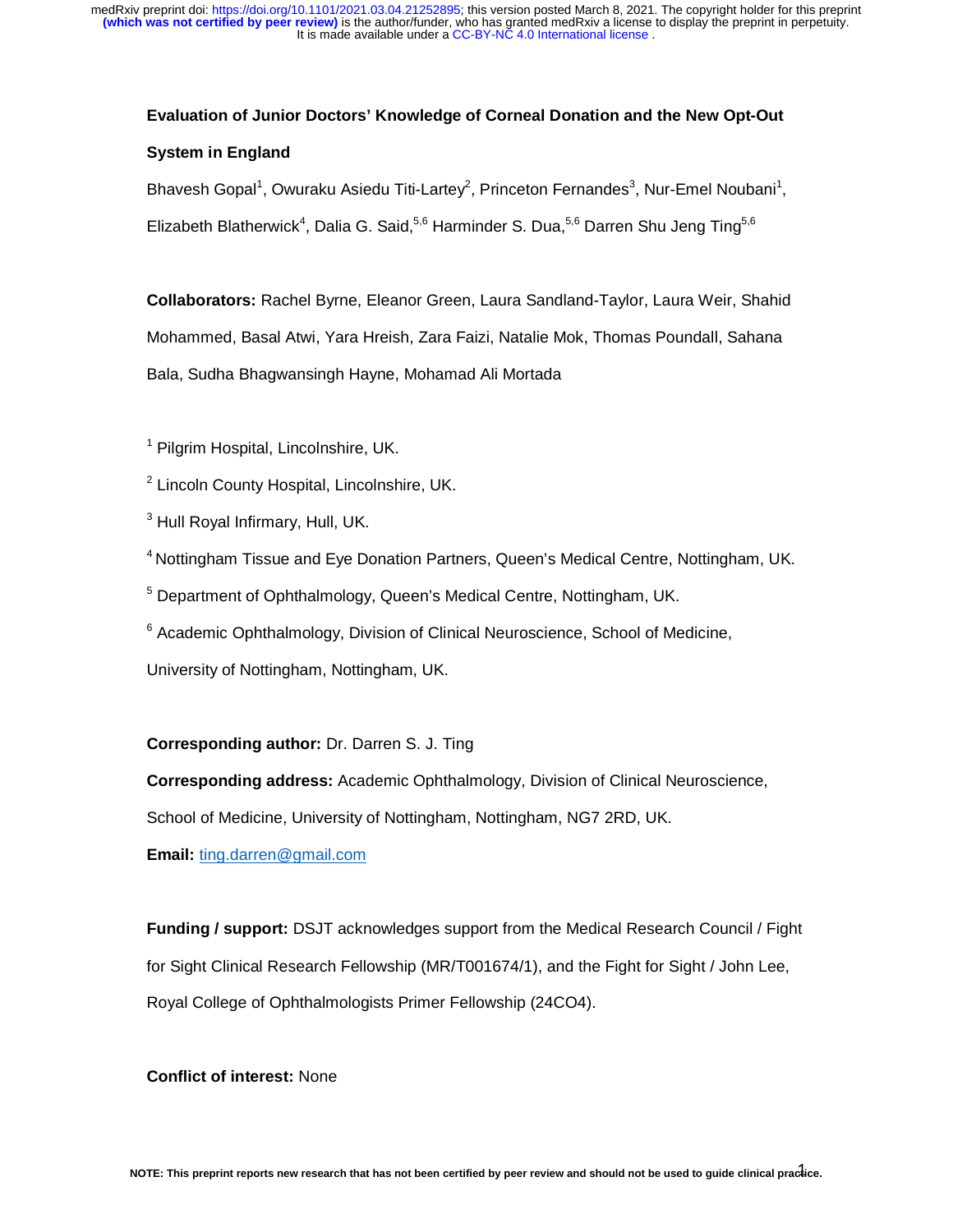#### **ABSTRACT**

**Objectives:** To evaluate the knowledge of corneal donation and the new opt-out system among junior doctors in the East Midlands, UK.

**Methods:** This was a cross-sectional study performed during June-September 2020. A 26 item questionnaire-based survey was disseminated to all 340 junior doctors working in the East Midlands, UK. Relevant data, including participants' background, knowledge of corneal donation and the new opt-out system introduced in England, were analysed.

**Results:** A total of 143 responses were received (response rate=42.1%). Nineteen (13.3%) junior doctors had previously discussed about corneal donation. The majority (100, 69.9%) of them perceived the importance of obtaining consent for corneal donation as junior doctors, but only 24 (16.8%) felt comfortable in discussing corneal donation. The knowledge of corneal donation was low, with a mean correct response rate of 33.3±20.8%. Only 28 (19.6%) doctors were aware of the 24-hour death-to-enucleation time limit. The majority (116, 81.1%) of doctors would consider certifying a death on the ward quicker if they knew it could potentially compromise the quality of corneas. Most (103, 72%) doctors were aware of the new opt-out system but only 56 (39.2%) doctors correctly stated that donation can only proceed with family consent.

**Conclusion**: Junior doctors working at the frontline services serve as valuable members in contributing to the process of obtaining consent for organ/tissue donation. Our study highlights the lack of knowledge of corneal donation and the opt-out system amongst junior doctors in the UK. Targeted postgraduate training during the induction process may potentially enhance the donation rate.

**Key words:** Corneal donation; Eye donation; Junior doctors; Opt-out system; Organ donation; Presumed consent

and the contract of the contract of the contract of the contract of the contract of the contract of the contract of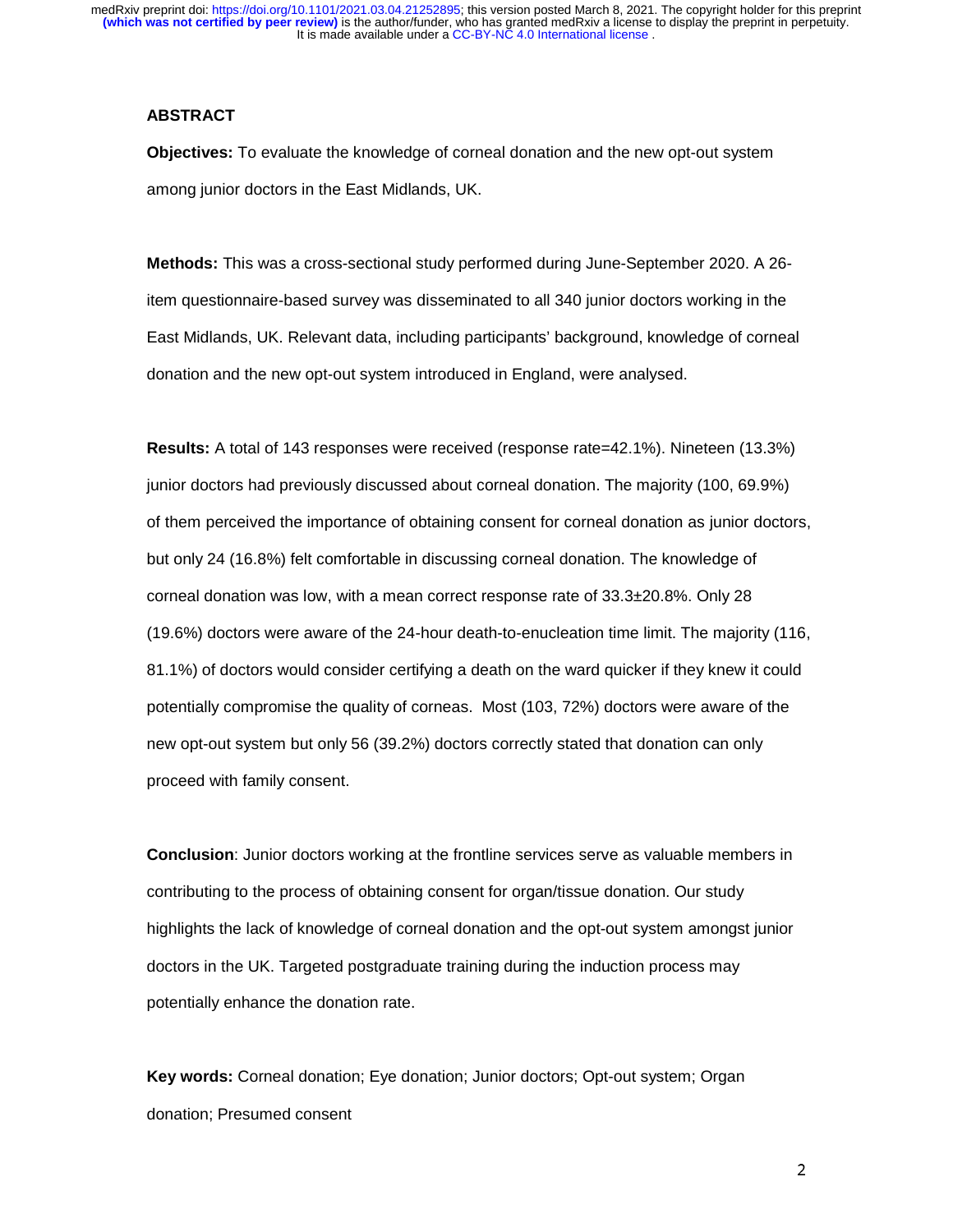#### **INTRODUCTION**

According to the most recent WHO report, corneal blindness represents the  $5<sup>th</sup>$  leading cause of blindness and visual impairment globally, affecting around 6 million of the population.<sup>1, 2</sup> Any significant insult to the cornea, secondary to infection, trauma, degeneration, inflammation or nutritional deficiency, can potentially lead to irreversible corneal opacity, culminating in visual impairment and blindness. $2$ 

Corneal transplantation or keratoplasty serves as the mainstay of treatment in restoring vision in patients affected by corneal opacity. $3$  It is the most commonly performed transplantation worldwide, with >40000 cases and >3000 cases being performed annually in the US and the UK, respectively. $3$  With the continual refinement in surgical techniques and understanding of the immunology in corneal transplantation, the long-term outcomes of corneal transplants have significantly improved in the recent decades.4-6 However, the success of corneal transplantation has been persistently challenged by the global shortage of donor cornea tissues. This issue is further exacerbated by the recent COVID-19 pandemic due to the significant decrease in potential eye donors.<sup>7</sup> Gain et al.<sup>8</sup> recently conducted a global survey and reported that there was only 1 cornea available for 70 needed in the world, highlighting the need for increased effort in improving the eye donation rate and availability of donor corneas.

To date, a number of key barriers to corneal donation have been highlighted in the literature. One of the most common issues is related to the concern of disfigurement following corneal donation.<sup>9, 10</sup> Another important barrier to corneal donation is the lack of awareness and knowledge of corneal donation amongst the general public.<sup>10-12</sup> In addition, staff may feel uncomfortable or unconfident in discussing corneal donation with the patients and the relatives.<sup>13</sup> To address the constant deficit of donor corneas, various countries have considered and implemented a range of initiatives and research programmes, including campaigns to increase public awareness of corneal donation, introduction of telephone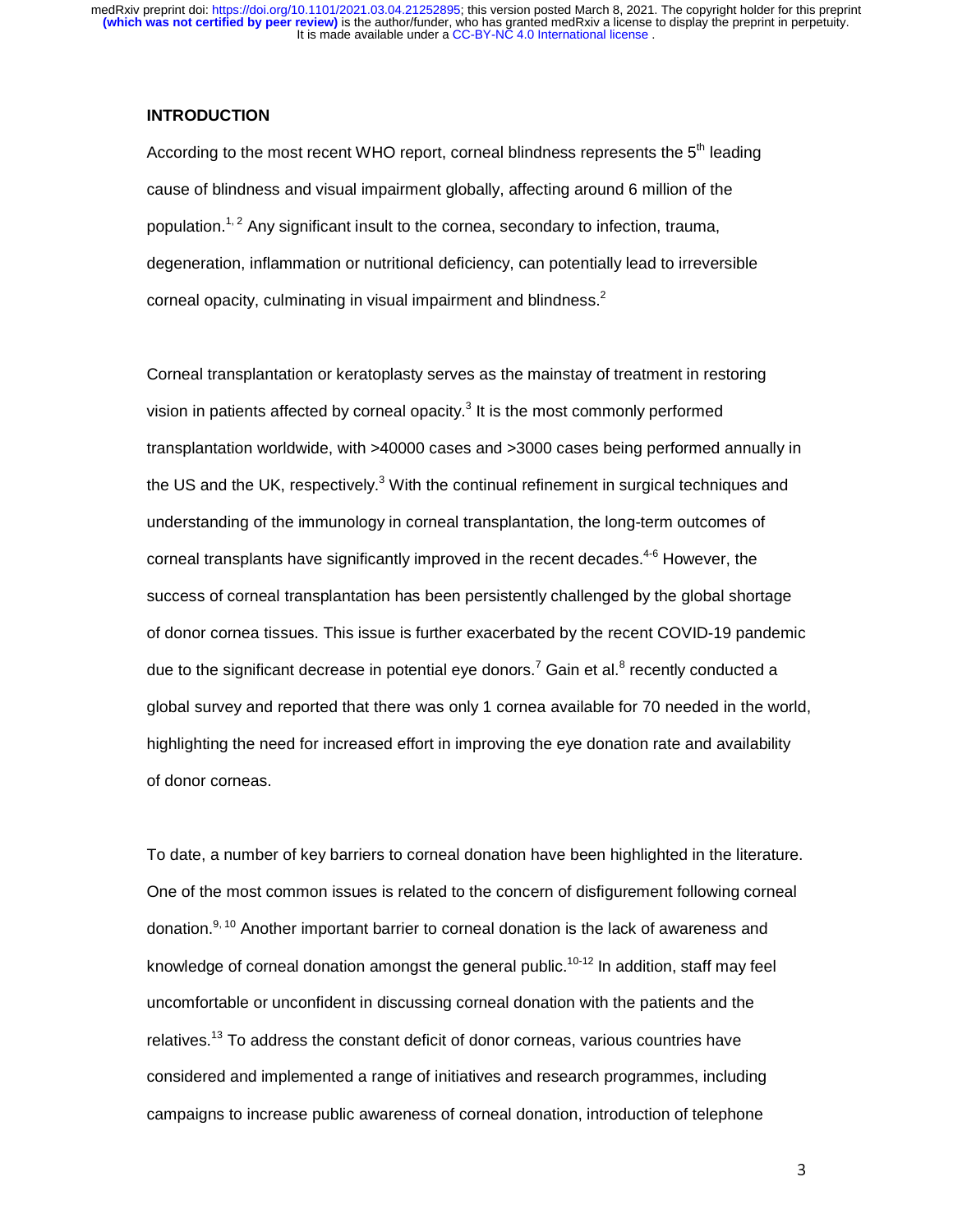consent, refinement in the eye retrieval and eye banking systems, and development of corneal cell-based therapy.<sup>14-18</sup>

On 20<sup>th</sup> May 2020, England has implemented an opt-out system, also known as the Max and Keira's Law, with an aim to improve the rate of organ and tissue donation,  $19, 20$  joining countries such as Spain, France and Italy, and many others. Under the new, soft opt-out system, all adults in England are now assumed to be willing organ and tissue donors unless they have registered their intent otherwise. However, the process of eye donation remains largely unchanged as consent from the family members of the decreased is still required before retrieval can proceed. Wales is currently operating on a "deemed consent" system, which is similar to an opt-out system, and Scotland is expected to implement the opt-out system in March 2021.

Junior doctors working at frontline services, particularly those who work in intensive care, oncology and palliative care units, may serve as valuable members to the multi-disciplinary team in contributing to the process of organ and tissue donations. Hakeem et al. $^{21}$  previously conducted an online survey assessing the knowledge of organ donation and transplantation among the junior doctors in the UK and demonstrated that 84% of the doctors felt inadequate in discussing organ and tissue donation with the potential donors or their family members. Nonetheless, the knowledge of corneal donation among junior doctors in the UK in the context of the recently introduced opt-out system and its impact has not been explored. Our study aimed to evaluate the knowledge of corneal donation and the opt-out system among the junior doctors in the UK.

# **MATERIALS AND METHODS**

This was a cross-sectional study performed between 28 June 2020 and 29 September 2020. A 26-item questionnaire-based survey, using an online platform (Google Forms), was distributed to the junior doctors / house officers (within the first 3 years of medical practice)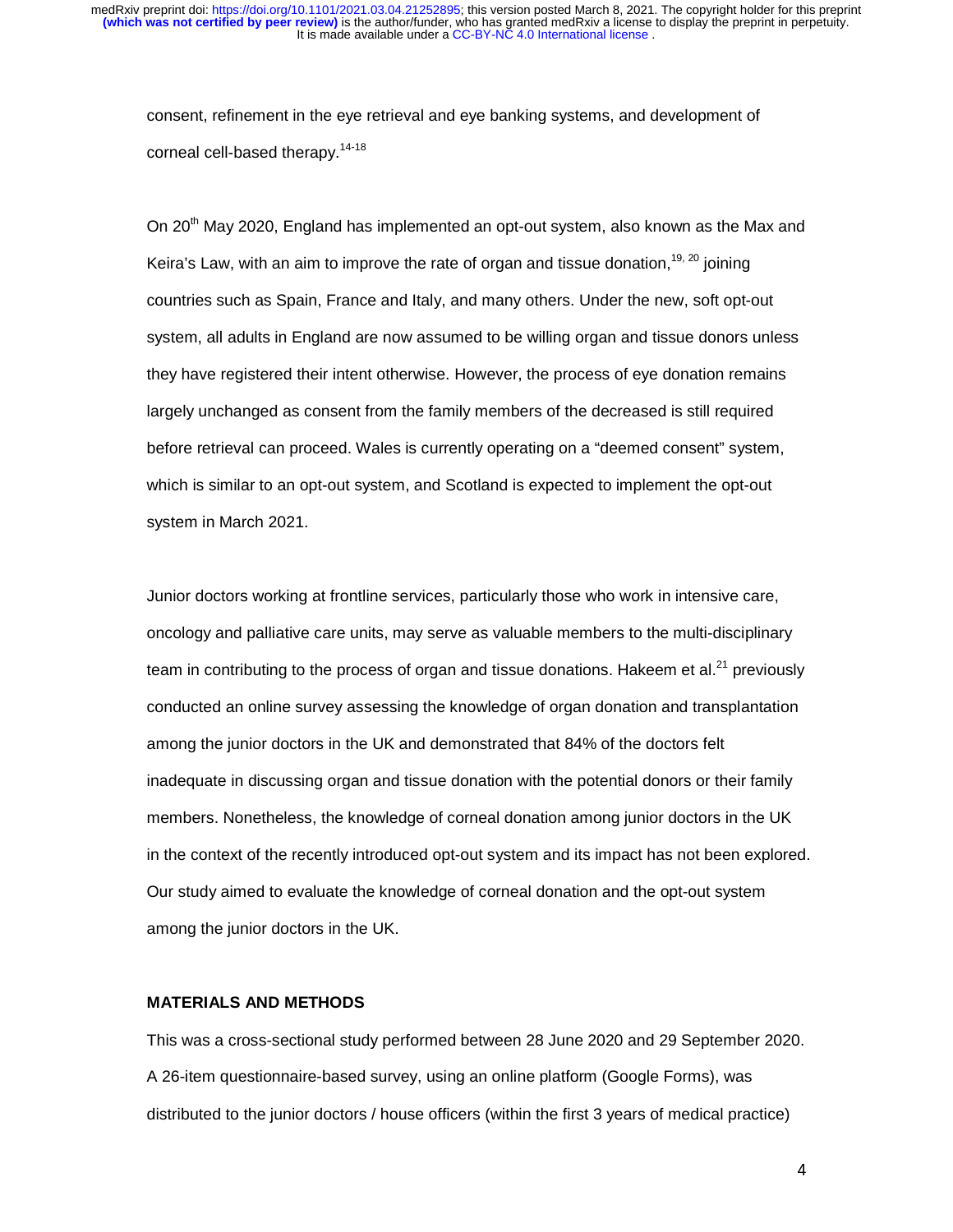who were working in the East Midlands, UK. The catchment area included Nottinghamshire, Derbyshire and the majority of Lincolnshire and involved nine different hospitals, which included Chesterfield Royal Hospital, Derbyshire Royal Infirmary, Derby City General Hospital, Grantham Hospital, King's Mill Hospital, Lincoln County Hospital, Nottingham City Hospital, Queen's Medical Centre, and Pilgrim Hospital.

The questionnaire was composed of 26 questions, which evaluated the background and ophthalmology training of participants (6 items), knowledge of corneal (and tissue) donation (13 items) and the new opt-out system (2 items), views and experience in obtaining consent for corneal donation (4 items), and views on certifying death (1 item). The detail of the questionnaire is provided in **Supplementary Figure 1**. The suitability and contraindications to corneal donation was based on the guideline set out by the National Health Service Blood and Transplant (NHSBT).<sup>22</sup>

Ethics approval was obtained from the Research Ethic Committee at the University of Nottingham, UK, prior to the conduct of study (Reference: FMHS 45-0720). Informed consent was obtained from all participating doctors. The study was conducted in accordance with the tenets of the Declaration of Helsinki.

#### **Statistical analysis**

Statistical analysis was performed using SPSS version 26.0 (IBM SPSS Statistics for Windows, Armonk, NY, USA). All continuous data were presented as mean  $\pm$  standard deviation (SD). Comparison between groups was conducted using Pearson's Chi square or Fisher's Exact test where appropriate for categorical variables and unpaired T test or Mann-Whitney U test for continuous variables. A total of 13 questions were asked to evaluate the knowledge of corneal (and tissue) donation. For analytic purpose, junior doctors were divided into two groups based on the number of correct answers provided, namely <50%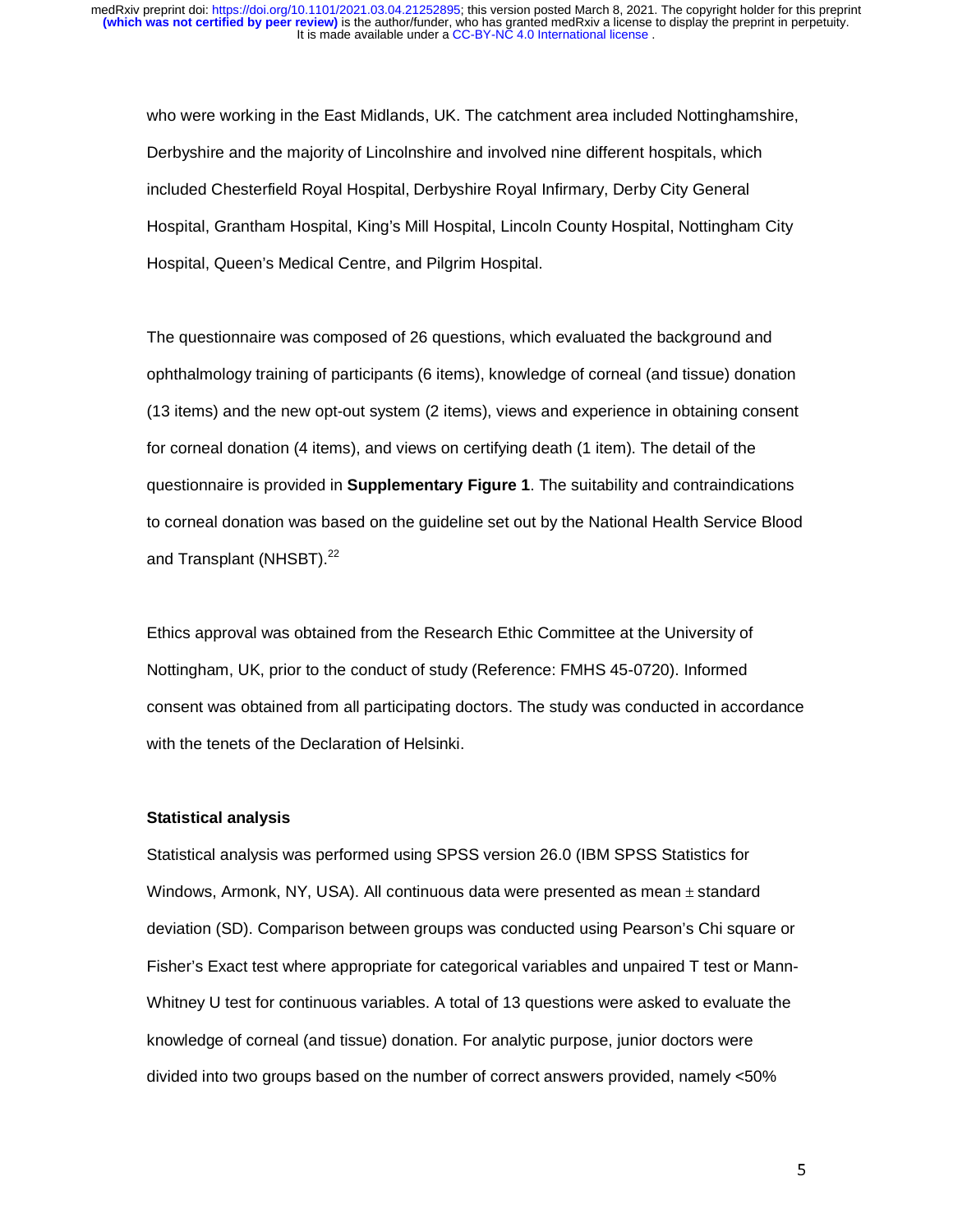correct response (i.e. 0-6 correct answers) and >50% correct response (i.e. 7-13 correct answers). P-value of <0.05 was considered statistically significant.

#### **RESULTS**

#### **Background of ophthalmology training and intent for corneal donation**

Of all 340 junior doctors, 143 survey responses were received, yielding a response rate of 42.1%. The majority of them were Foundation Year 1 doctors (83, 58.0%), followed by Foundation Year 2 doctors (50, 35%) and others (10, 7.0%; **Table 1**).

The amount of previous undergraduate teaching on ophthalmology was  $11.4 \pm 12.1$  days (ranged, 0-90 days). Only 24 (16.8%) junior doctors had undergone an ophthalmology training rotation during their Foundation Year training. Of all, 87 (60.8%) of the junior doctors were willing to donate their corneas.

# **Experience and views on corneal donation**

The mean number of discussions of corneal donation held between the junior doctors and the potential donors or their family members was  $0.2 \pm 0.6$  (ranged, 0-4), with the majority (124, 86.7%) of junior doctors having never held any discussion on corneal donation (**Table 2**). However, 100 (69.9%) of them felt that it was important to know how to obtain consent for corneal donation as a junior doctor. Only 24 (16.8%) doctors felt comfortable in discussing corneal donation with the family members and only 6 (4.2%) junior doctors felt that they had received adequate undergraduate training to discuss corneal donation. The most common source of information on corneal donation was obtained from the internet (71, 49.7%), followed by undergraduate teaching (43, 30.1%) and health professionals (32, 22.4%).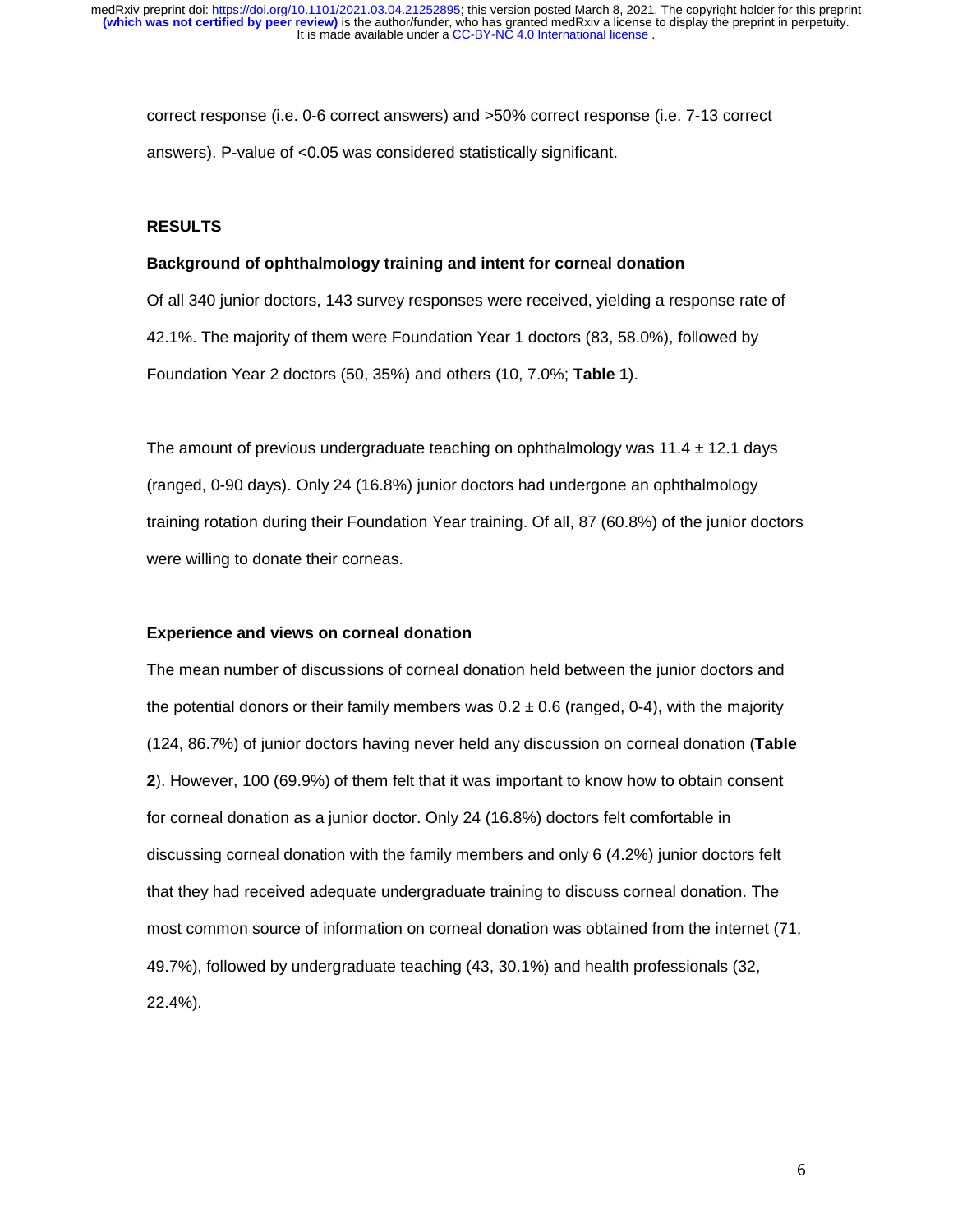| <b>Parameters</b>                                                                | Total $N = 143$ |
|----------------------------------------------------------------------------------|-----------------|
|                                                                                  | N(%             |
| Level of training                                                                |                 |
| <b>Foundation Year 1</b>                                                         | 83 (58.0)       |
| <b>Foundation Year 2</b>                                                         | 50 (35.0)       |
| Other                                                                            | 10(7.0)         |
| Amount of undergraduate ophthalmology teaching, days                             |                 |
| 0                                                                                | 5(3.5)          |
| $1 - 7$                                                                          | 55 (38.5)       |
| $8 - 14$                                                                         | 65 (45.5)       |
| 15-30                                                                            | 11(7.7)         |
| $>30$                                                                            | 7(4.9)          |
| Any ophthalmology rotation during Foundation Year                                |                 |
| programme                                                                        |                 |
| Yes                                                                              | 24 (16.8)       |
| <b>No</b>                                                                        | 119 (83.2)      |
| Willingness to donate corneas                                                    |                 |
| Yes                                                                              | 87 (60.8)       |
| No                                                                               | 15 (10.5)       |
| Uncertain                                                                        | 41 (28.7)       |
| Presence of family members with corneal diseases needing<br>a corneal transplant |                 |
| Yes                                                                              | 3(2.1)          |
| <b>No</b>                                                                        | 140 (97.9)      |

**Table 1.** Background of ophthalmology training and intent for corneal donation among the junior doctors.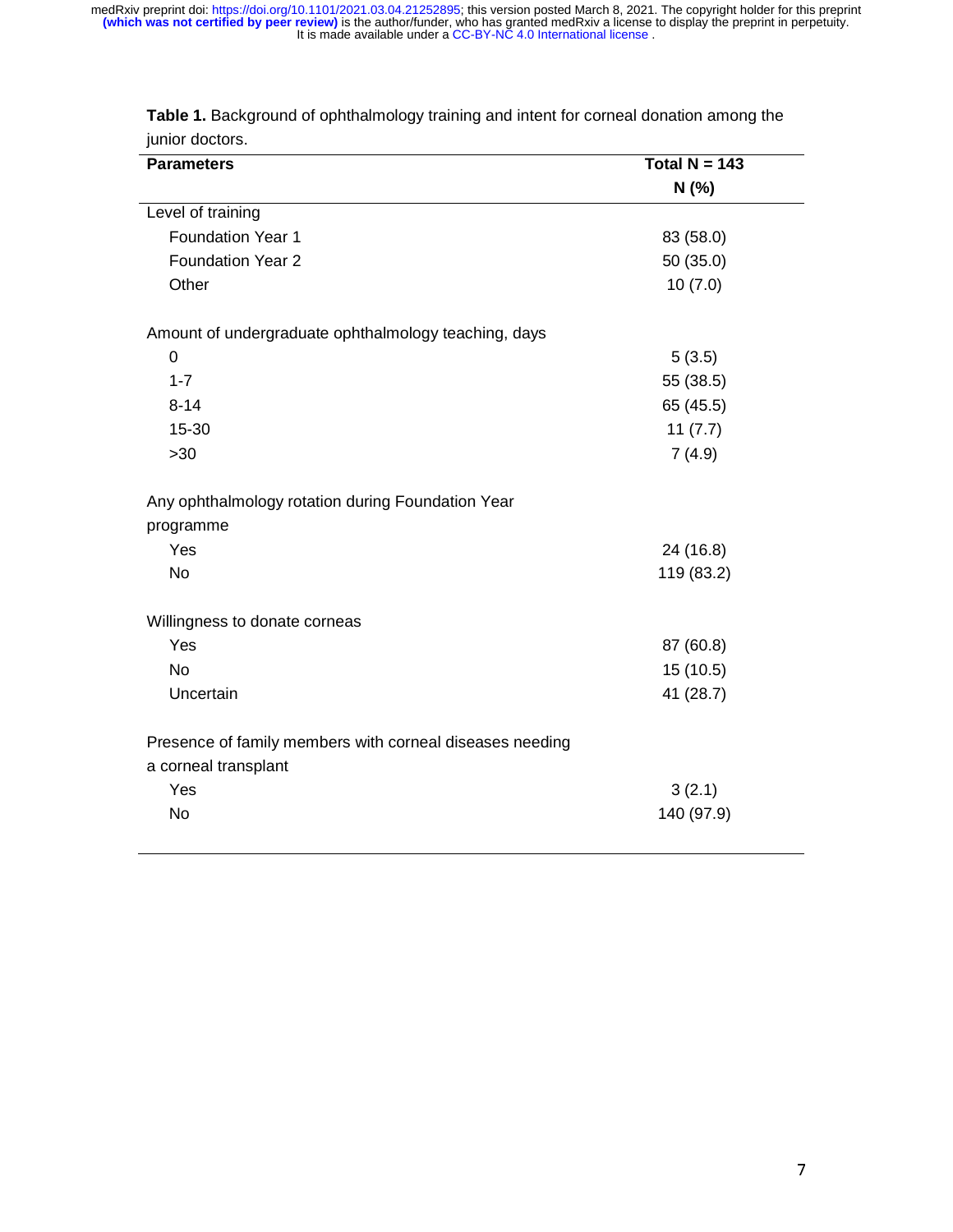| N (%)<br>Number of previous discussions with potential donors or<br>their family members on corneal donation<br>$\mathbf 0$<br>124 (86.7)<br>$\mathbf 1$<br>12(8.4)<br>$\overline{2}$<br>5(3.5)<br>>2<br>2(1.4)<br>Felt that it was important to know how to obtain consent<br>for corneal donation<br>Yes<br>100 (69.9)<br><b>No</b><br>26 (18.2)<br>17 (11.9)<br>Maybe<br>Comfortable in discussing corneal donation<br>Very or somewhat comfortable<br>24 (16.8)<br><b>Neutral</b><br>45 (31,5)<br>74 (51.7)<br>Very or somewhat uncomfortable<br>Felt that undergraduate teaching was sufficient for<br>discussing corneal donation<br>Yes<br>6(4.2)<br><b>No</b><br>137 (95.8)<br>Sources of corneal donation information<br>Undergraduate teaching<br>43 (30.1)<br>FY training<br>18 (12.6)<br>Internet<br>71 (49.7)<br>Social media<br>23(16.1)<br>Health professionals<br>32(22.4)<br>Friends<br>21(14.7) | <b>Parameters</b> | Total N = $\overline{143}$ |
|-------------------------------------------------------------------------------------------------------------------------------------------------------------------------------------------------------------------------------------------------------------------------------------------------------------------------------------------------------------------------------------------------------------------------------------------------------------------------------------------------------------------------------------------------------------------------------------------------------------------------------------------------------------------------------------------------------------------------------------------------------------------------------------------------------------------------------------------------------------------------------------------------------------------|-------------------|----------------------------|
|                                                                                                                                                                                                                                                                                                                                                                                                                                                                                                                                                                                                                                                                                                                                                                                                                                                                                                                   |                   |                            |
|                                                                                                                                                                                                                                                                                                                                                                                                                                                                                                                                                                                                                                                                                                                                                                                                                                                                                                                   |                   |                            |
|                                                                                                                                                                                                                                                                                                                                                                                                                                                                                                                                                                                                                                                                                                                                                                                                                                                                                                                   |                   |                            |
|                                                                                                                                                                                                                                                                                                                                                                                                                                                                                                                                                                                                                                                                                                                                                                                                                                                                                                                   |                   |                            |
|                                                                                                                                                                                                                                                                                                                                                                                                                                                                                                                                                                                                                                                                                                                                                                                                                                                                                                                   |                   |                            |
|                                                                                                                                                                                                                                                                                                                                                                                                                                                                                                                                                                                                                                                                                                                                                                                                                                                                                                                   |                   |                            |
|                                                                                                                                                                                                                                                                                                                                                                                                                                                                                                                                                                                                                                                                                                                                                                                                                                                                                                                   |                   |                            |
|                                                                                                                                                                                                                                                                                                                                                                                                                                                                                                                                                                                                                                                                                                                                                                                                                                                                                                                   |                   |                            |
|                                                                                                                                                                                                                                                                                                                                                                                                                                                                                                                                                                                                                                                                                                                                                                                                                                                                                                                   |                   |                            |
|                                                                                                                                                                                                                                                                                                                                                                                                                                                                                                                                                                                                                                                                                                                                                                                                                                                                                                                   |                   |                            |
|                                                                                                                                                                                                                                                                                                                                                                                                                                                                                                                                                                                                                                                                                                                                                                                                                                                                                                                   |                   |                            |
|                                                                                                                                                                                                                                                                                                                                                                                                                                                                                                                                                                                                                                                                                                                                                                                                                                                                                                                   |                   |                            |
|                                                                                                                                                                                                                                                                                                                                                                                                                                                                                                                                                                                                                                                                                                                                                                                                                                                                                                                   |                   |                            |
|                                                                                                                                                                                                                                                                                                                                                                                                                                                                                                                                                                                                                                                                                                                                                                                                                                                                                                                   |                   |                            |
|                                                                                                                                                                                                                                                                                                                                                                                                                                                                                                                                                                                                                                                                                                                                                                                                                                                                                                                   |                   |                            |
|                                                                                                                                                                                                                                                                                                                                                                                                                                                                                                                                                                                                                                                                                                                                                                                                                                                                                                                   |                   |                            |
|                                                                                                                                                                                                                                                                                                                                                                                                                                                                                                                                                                                                                                                                                                                                                                                                                                                                                                                   |                   |                            |
|                                                                                                                                                                                                                                                                                                                                                                                                                                                                                                                                                                                                                                                                                                                                                                                                                                                                                                                   |                   |                            |
|                                                                                                                                                                                                                                                                                                                                                                                                                                                                                                                                                                                                                                                                                                                                                                                                                                                                                                                   |                   |                            |
|                                                                                                                                                                                                                                                                                                                                                                                                                                                                                                                                                                                                                                                                                                                                                                                                                                                                                                                   |                   |                            |
|                                                                                                                                                                                                                                                                                                                                                                                                                                                                                                                                                                                                                                                                                                                                                                                                                                                                                                                   |                   |                            |
|                                                                                                                                                                                                                                                                                                                                                                                                                                                                                                                                                                                                                                                                                                                                                                                                                                                                                                                   |                   |                            |
|                                                                                                                                                                                                                                                                                                                                                                                                                                                                                                                                                                                                                                                                                                                                                                                                                                                                                                                   |                   |                            |
|                                                                                                                                                                                                                                                                                                                                                                                                                                                                                                                                                                                                                                                                                                                                                                                                                                                                                                                   |                   |                            |
|                                                                                                                                                                                                                                                                                                                                                                                                                                                                                                                                                                                                                                                                                                                                                                                                                                                                                                                   |                   |                            |
|                                                                                                                                                                                                                                                                                                                                                                                                                                                                                                                                                                                                                                                                                                                                                                                                                                                                                                                   |                   |                            |
|                                                                                                                                                                                                                                                                                                                                                                                                                                                                                                                                                                                                                                                                                                                                                                                                                                                                                                                   |                   |                            |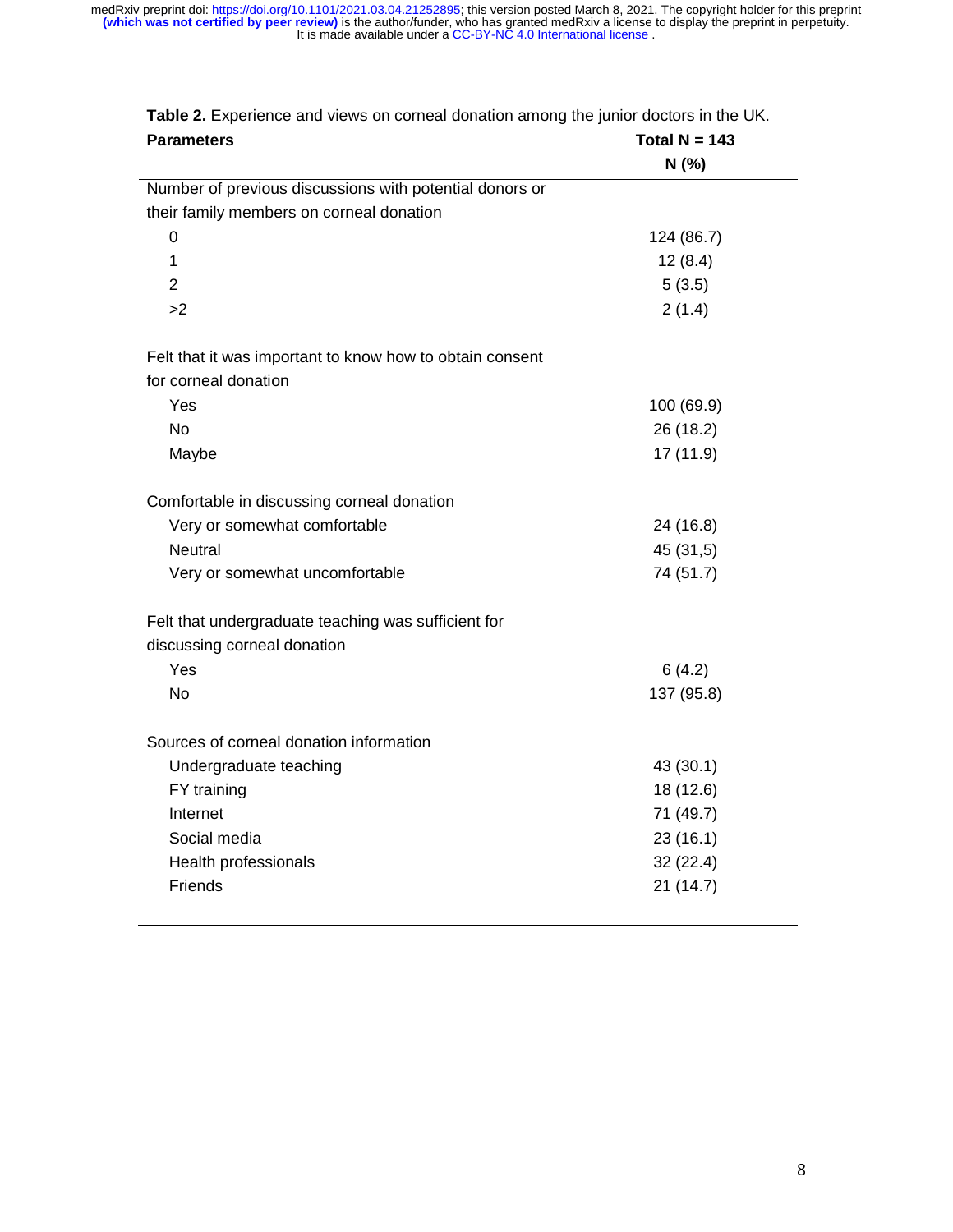#### **Knowledge of corneal (and tissue) donation**

The knowledge of corneal (and tissue) donation, including 3 items on ocular conditions and 10 items on general health or systemic conditions, among the junior doctors is summarised in **Figure 1**.

Overall, the mean correct response rate was  $31.9 \pm 20.4\%$  (ranged, 0-76.9%). With regard to knowledge of ocular contraindications to corneal donation (3 items), the mean correct response rate was  $33.3 \pm 30.9$  (ranged, 0-100%). Only <30% of the junior doctors knew that previous cataract surgery, glaucoma and macular diseases were not contraindications to corneal donation.

In terms of knowledge on general health or systemic conditions for corneal donation, the mean correct response rate was  $42.2 \pm 26.5$  (ranged, 0-70.0%). The most common correct response was related to question on blood borne infections (90, 62.9%), followed by general health diseases such as diabetes and chronic obstructive pulmonary disease (67, 46.8%), death of unknown cause (37.8%), and haematological malignancies (37.8%). Only 28 (19.6%) and 51 (35.7%) junior doctors were correct about the 24-hour death-to-enucleation and the ideal 6-hour death-to-body chilling time limit (for tissue donation). Forty (28.0%) junior doctors were correct that there was no age limit for corneal donation.

The knowledge of corneal donation was not found to be significantly associated with the amount of undergraduate ophthalmology teaching (p=0.19), previous ophthalmology rotation (p=0.71), previous experience in discussing corneal donation (p=0.73), and willingness to donate their own corneas (p=0.16; **Table 3**).

#### **Knowledge on the new opt-out organ donation system in England**

The majority (103, 72%) of junior doctors were aware of the recently introduced opt-out organ and tissue donation system in England. In the event of family members refusing to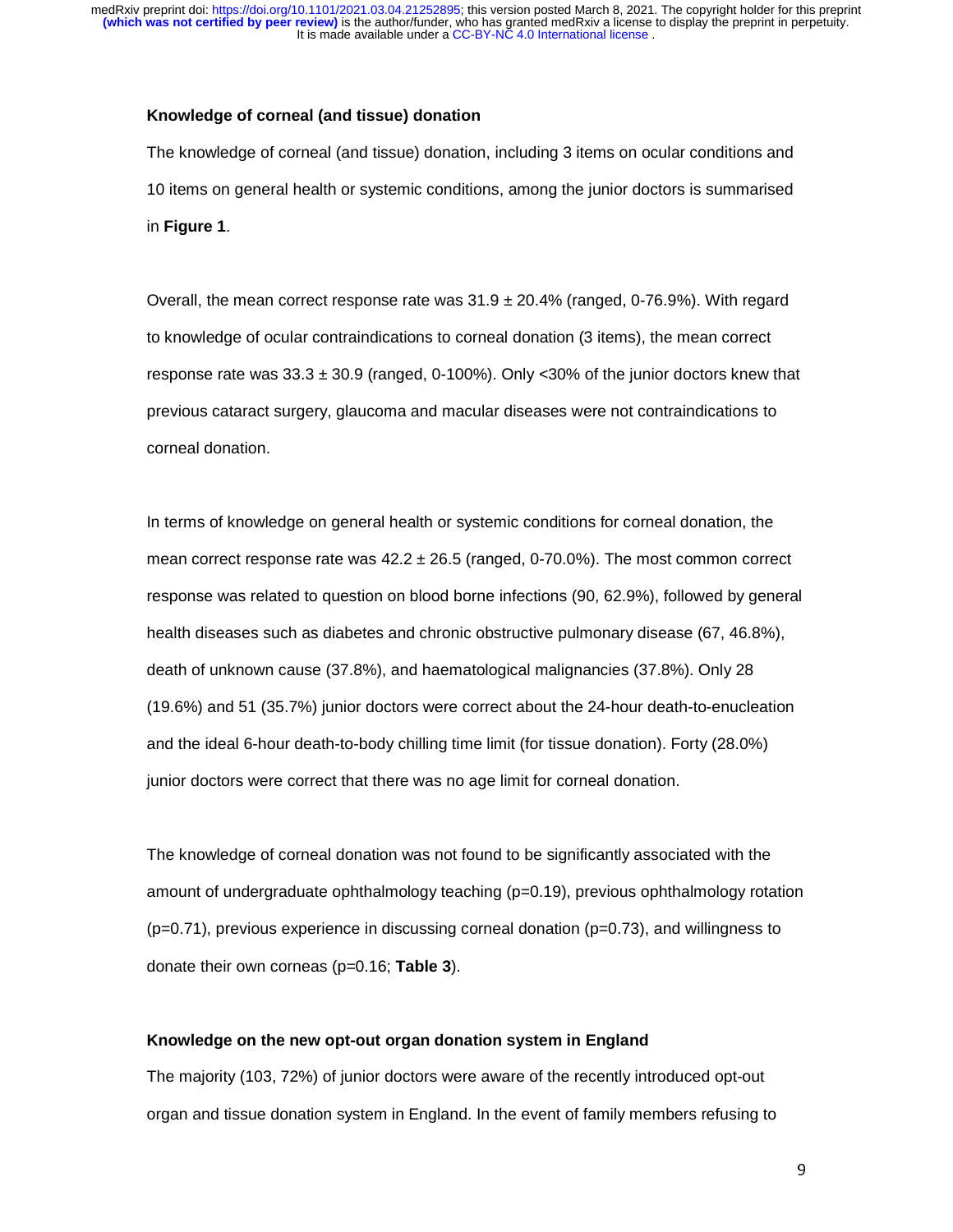donate organs and tissues of the deceased patient, only 56 (39.2%) junior doctors correctly stated that the organs and/or tissues cannot be retrieved.

# **Views on certifying death**

With regard to views on certifying death, 116 (81.1%) junior doctors would consider certifying a death on the ward quicker if they knew it could compromise the quality of corneas.

**Table 3.** Factors that may influence the knowledge of corneal and tissue donation among the junior doctors in the UK. For analytic purpose, junior doctors were divided into two groups based on the number of correct answers (a total of 13 questions). Group A refers to those with less than 50% correct response (0-6 correct answers) and Group B refers to those with more than 50% correct response (7-13 correct answers).

| <b>Parameters</b>              | <b>Group A</b>    | <b>Group B</b>   | P-value |
|--------------------------------|-------------------|------------------|---------|
|                                | Total $N = 117$ ; | Total $N = 26$ ; |         |
|                                | N (%)             | $N$ (%)          |         |
| Number of UG ophthalmology     | $10.8 \pm 11.3$   | $14.3 \pm 15.2$  | 0.19    |
| teaching, days                 |                   |                  |         |
| Previous ophthalmology         |                   |                  | 0.71    |
| training rotation during FYP   |                   |                  |         |
| Yes                            | 19 (16.2)         | 5(19.2)          |         |
| No                             | 98 (83.8)         | 21(80.8)         |         |
| Previous discussion of corneal |                   |                  | 0.73    |
| donation                       |                   |                  |         |
| Yes                            | 15(12.8)          | 4(15.4)          |         |
| <b>No</b>                      | 102 (87.2)        | 22 (84.6)        |         |
| Willingness to donate own      |                   |                  | 0.16    |
| corneas                        |                   |                  |         |
| Yes                            | 68 (58.1)         | 19(73.1)         |         |
| No                             | 49 (41.9)         | 7(26.9)          |         |

UG = Undergraduate; FYP = Foundation year programme

Continuous values are presented in mean ± standard deviation.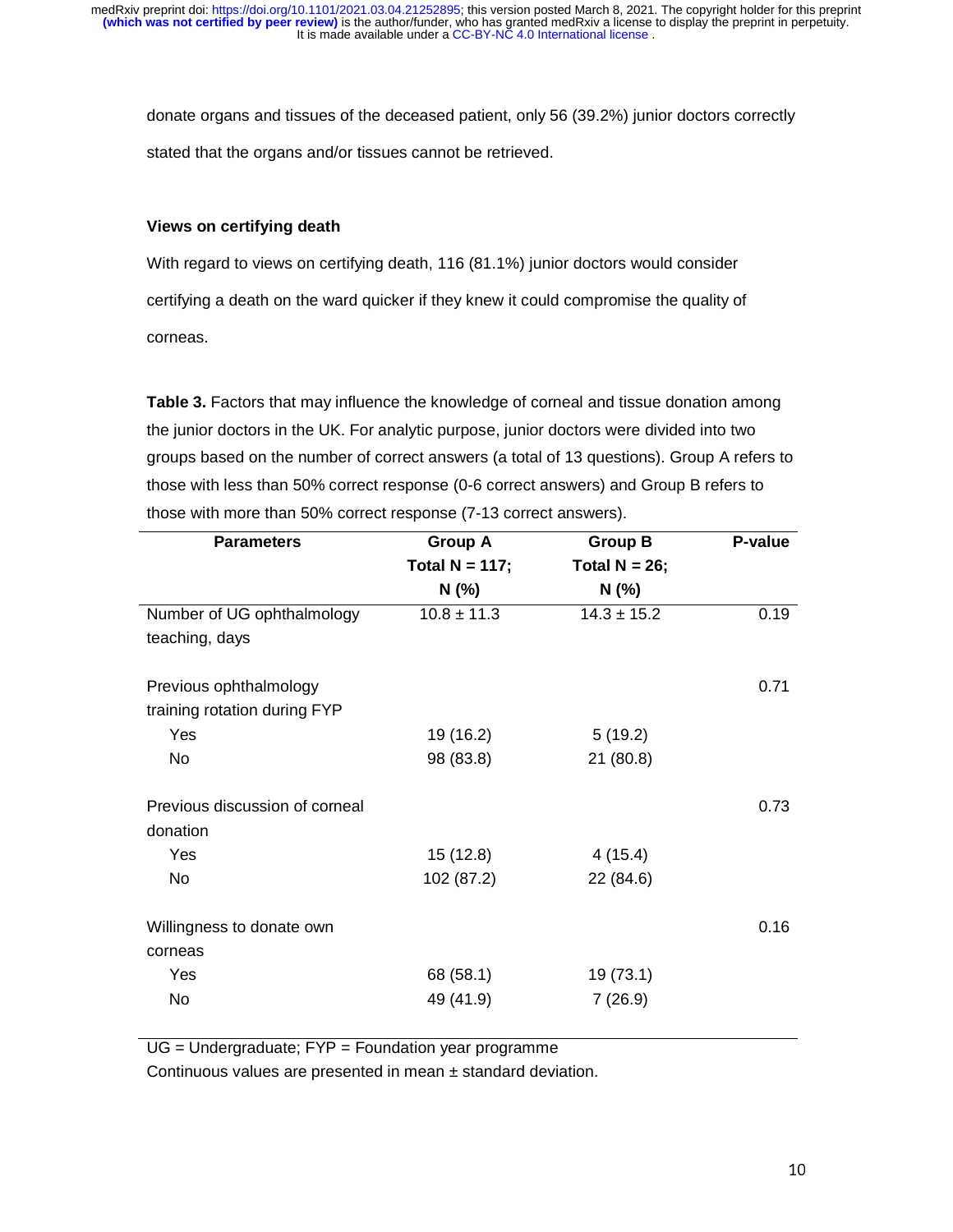#### **DISCUSSION**

To the best of our knowledge, this represents the first study examining the views and knowledge of corneal donation and the new opt-out system among junior doctors in the UK. We observed that only 17% of the junior doctors felt comfortable in discussing corneal donation with the potential donors or their family members. This is likely related to the low amount of ophthalmology teaching provided during the undergraduate curriculum in the UK, as shown in our survey (a mean of 11.4 days) and previous studies.<sup>23, 24</sup> In addition, the lack of knowledge of corneal donation among the junior doctors, reflected by ~33% correct responses to the questions on eligibility for corneal donation, further affected their confidence and competence in discussing corneal donation with the family members.

Currently, in the UK, consent for corneal donation is primarily obtained by a team of welltrained, specialised nurses from the National Referral Centre (NRC) embedded within the NHSBT. This process takes place as soon as the death has been certified and notified to the NRC. Although junior doctors working at frontline services are not expected to obtain consent for corneal donation in the UK, they are the key multi-disciplinary members who have daily contact with the patients and potential organ/tissue donors and may therefore play an important role in the process of organ and tissue donations (see **Figure 2** for the eye and tissue donation process in England).<sup>25</sup> In addition, junior doctors are usually the key members in discussing the advance directives such as "Do not attempt cardiopulmonary resuscitation (DNACPR)" with the family members. Therefore a successful relationship of trust has already been built throughout the process of care, which could improve the conversion rate of corneal donation.<sup>26</sup> Our study showed that around 13% of the junior doctors had been involved in the discussion of corneal donation with the family members, and this figure is likely to increase under the new opt-out system. Studies have shown that prior knowledge of corneal donation serves as an important factor in influencing the willingness of donating the corneas. $9.27$  Therefore, if an earlier discussion on corneal donation can be held between the junior doctors and potential donors or their family

111 - Andrew Maria (1911), a che alla contratta della contratta della contratta della contratta della contratt<br>111 - Andrew Maria (1911), a che alla contratta della contratta della contratta della contratta della contratt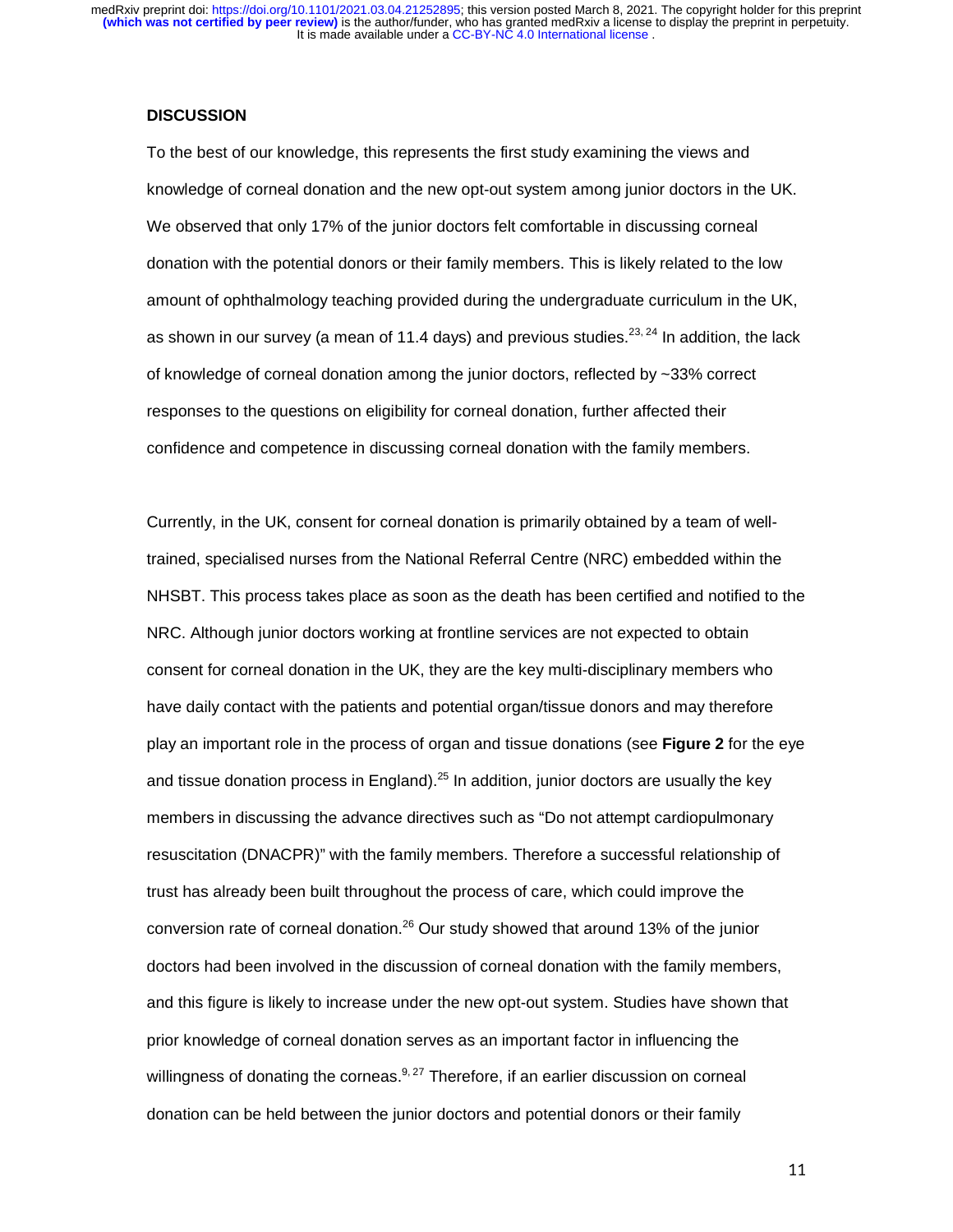members, the chances of corneal donation can be potentially improved when it comes to the stage of formal consenting by the NRC.

The National Health Service Blood and Transplant (NHSBT) has set a 24-hour cut-off interval between death and retrieval of donor corneas and the body should preferably be refrigerated.<sup>22</sup> For other tissues, it is also recommended that the body should be refrigerated within an ideal window of 6 hours after death and the procurement of tissues needs to be completed within 24-48 hours.<sup>22</sup> If not refrigerated, the tissues (excluding corneas) will then need to be retrieved within 12 hours of death due to the risk of tissue contamination. As the responsibility of certifying death often rests on the junior doctors, they play a vital role in determining the promptness in death certification and subsequent eye retrieval, which has an important influence on the suitability and quality of the donor corneas.<sup>28</sup>

Patel et al.<sup>29</sup> demonstrated that, in the event of long death-to-enucleation interval (i.e. >12 hours), the quality of donor corneas such as endothelial cell density was better if the corneas were refrigerated. Another study similarly observed a positive effect of early body refrigeration on the transplant suitability of the donor corneas.<sup>30</sup> In the UK, the mean interval of death-to-enucleation was around 17-18 hours based on a previous North East England study.<sup>15</sup> Therefore junior doctors should be encouraged to ensure timely certification to allow for early refrigeration of the body to preserve the quality of tissues, including the donor corneal tissues. In our study, we demonstrated that only 20% and 36% of the junior doctors were aware of the 24-hour death-to-enucleation and the ideal 6-hour death-to-body refrigeration time limit, respectively. However, 81% of them would consider certifying deaths on the ward quicker if they knew the delay could potentially compromise the quality of tissues and corneas. $28$  Therefore, it would be useful to improve the awareness of the tissue retrieval guideline among the junior doctors and relevant healthcare workers who are involved in the process of corneal donation.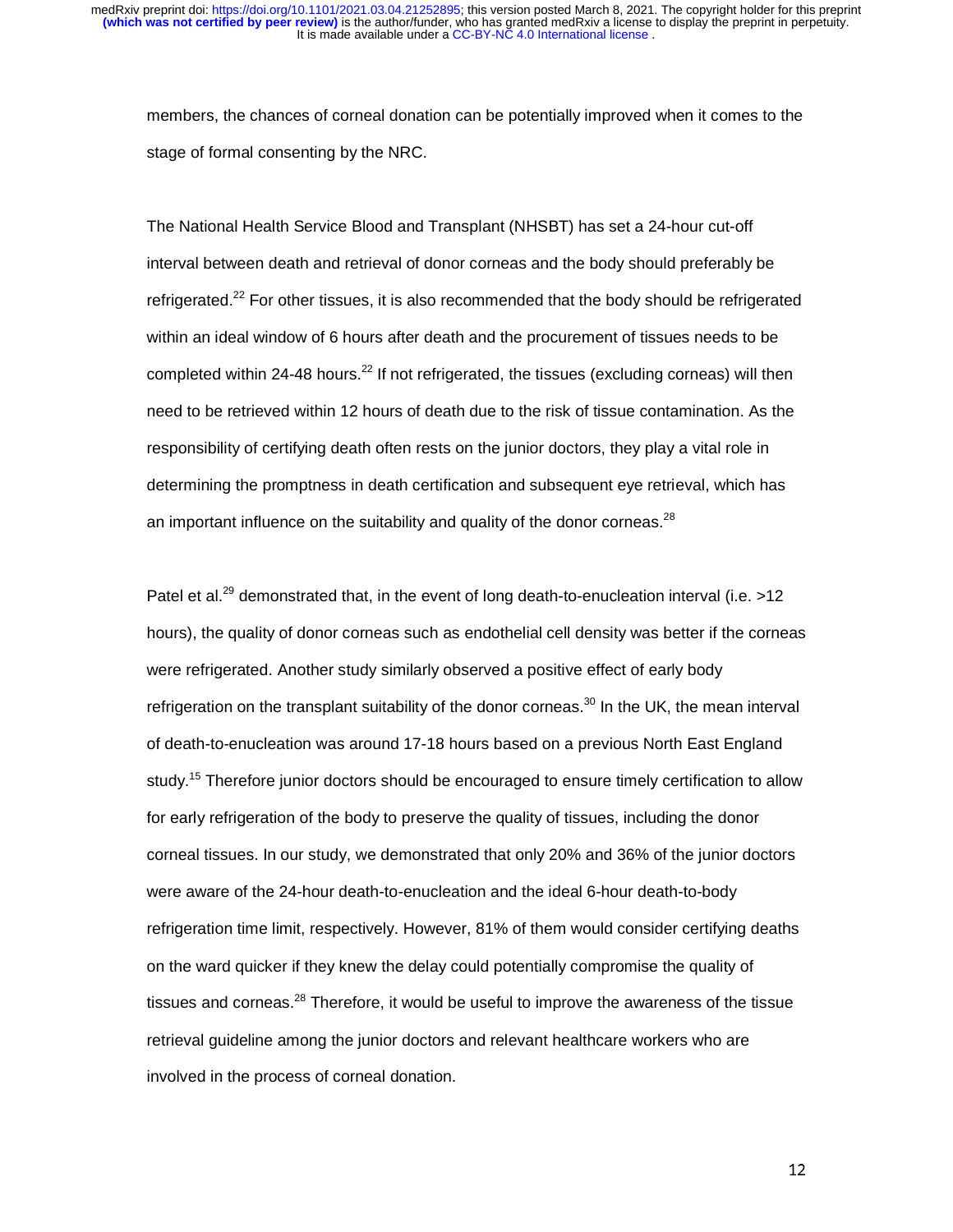We observed that the amount of ophthalmology teaching provided during the undergraduate training was low, with a mean number of 11 days. Therefore, it would be difficult or impractical to incorporate teaching on corneal donation in undergraduate training. Moreover, depending on the clinical rotation during the Foundation Year programme, many doctors may never be involved in the discussion of organ and tissue donations, as shown in our survey. Interestingly, the knowledge of corneal donation was not shown to be influenced by the amount of undergraduate teaching, previous ophthalmology rotation, and previous discussion with family on corneal donation Therefore, training on corneal (and tissue) donation may be best targeted during postgraduate training, particularly in training rotations that usually deal with end-of-life care such as intensive care and oncology specialties. A potential strategy could be to incorporate a short mandatory training course (e.g. 30 minutes) at the start of these training rotations or be included as part of the junior doctor induction pack to improve the knowledge of corneal and tissue donation. In fact, Piemonte et al.<sup>31</sup> found that training for physicians and nurses was the only modifiable factor to improve organ donation in intensive care units. Interestingly, previous discussion with family on corneal donation was not associated with a knowledge of corneal donation. As discussion of corneal and tissue donation with the family is relatively low among the junior doctors, we suggest that training of junior doctors should focus more on raising the awareness of the time limits and earlier death certification and notification of the relevant eye donation/retrieval personnel, instead of improving the knowledge of the actual contraindications of corneal and tissue donation. Apart from forming part of their induction, a model could be established by which the junior doctors could trigger contact with the specialised nurse-led retrieval team, if one exists in the hospital, who would then be better placed to initiate the consent process with the relatives of the deceased.

The UK currently operates on a 'soft opt-out' system whereby all adults are assumed to be organ and tissue donors. However, donation cannot be proceeded without the consent of family members of the deceased patient. Therefore, the implementation of an opt-out system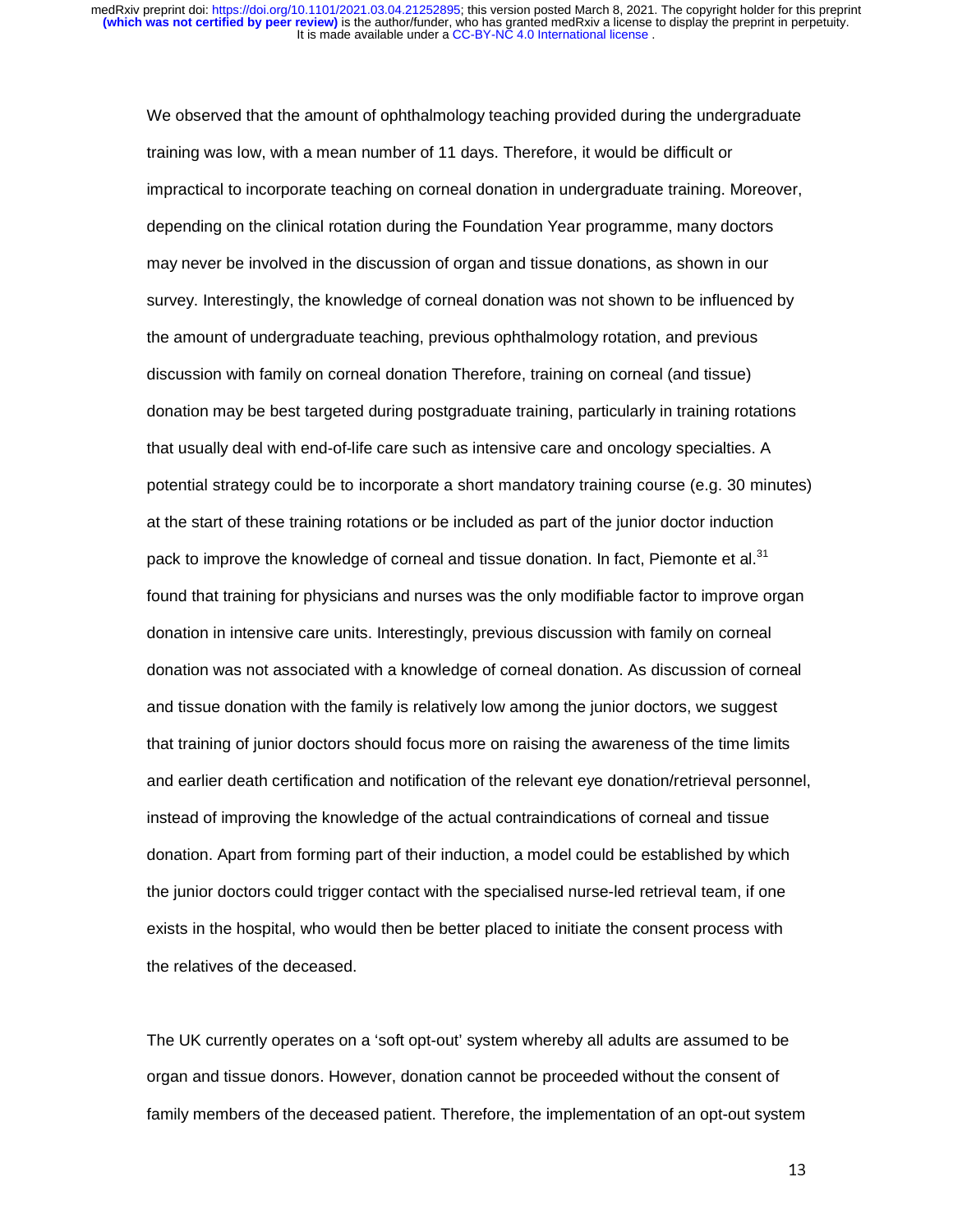may not automatically translate to an improvement in organ and tissue donations. $32$  A systematic review conducted by Ahmad et al. $^{20}$  showed that opt-out systems increase the donation rate by 21-76% over 5-14 years. However, another review demonstrated a conflicting finding whereby the donation rate was similar between opt-out and opt-in systems, highlighting the need for addressing other barriers to organ donation. One of the main barriers could be attributed to the misperception of the opt-out system, as shown in our survey. While 72% of the junior doctors were aware of the new opt-out system, only 39% of them were correct about the fact that donation cannot proceed in the event of family refusal. Such misperception may affect the rate of donation as the junior doctors would not take the initiatives to discuss about organ and tissue donations, thinking that presumed consent automatically translates to donation.

One of the study limitations was that this survey only included the junior doctors working in the East Midlands, UK. However, these junior doctors were likely to have graduated from different medical schools, as reflected by the difference in the amount of undergraduate ophthalmology training received. It would be useful to survey the junior doctors working in other regions of the UK to enable a more generalised assessment of the knowledge and postgraduate training in corneal donation in the future. The reason we chose to survey junior doctors because they are the group of doctors who are most commonly involved in the initial process of death certification, which triggers the notification of the eye donation team. Secondly, the accuracy of the collected data relied on the honesty of the participants as this study was performed as an online survey. However, the relatively low number of correct responses provided by the respondents suggests that these were likely the true responses of the junior doctors.

Our survey highlighted that there were clear deficits in the knowledge of corneal donation and the new opt-out system among the junior doctors in East Midland, UK. Given the persistent shortage of donor corneas and the recent impact of COVID-19 on corneal

14 - Animal Alexandria de Alexandria de Santo de Alexandria de Santo de Alexandria de Santo de Alexandria de<br>14 - Animal Alexandria de Alexandria de Santo de Alexandria de Santo de Alexandria de Santo de Alexandria de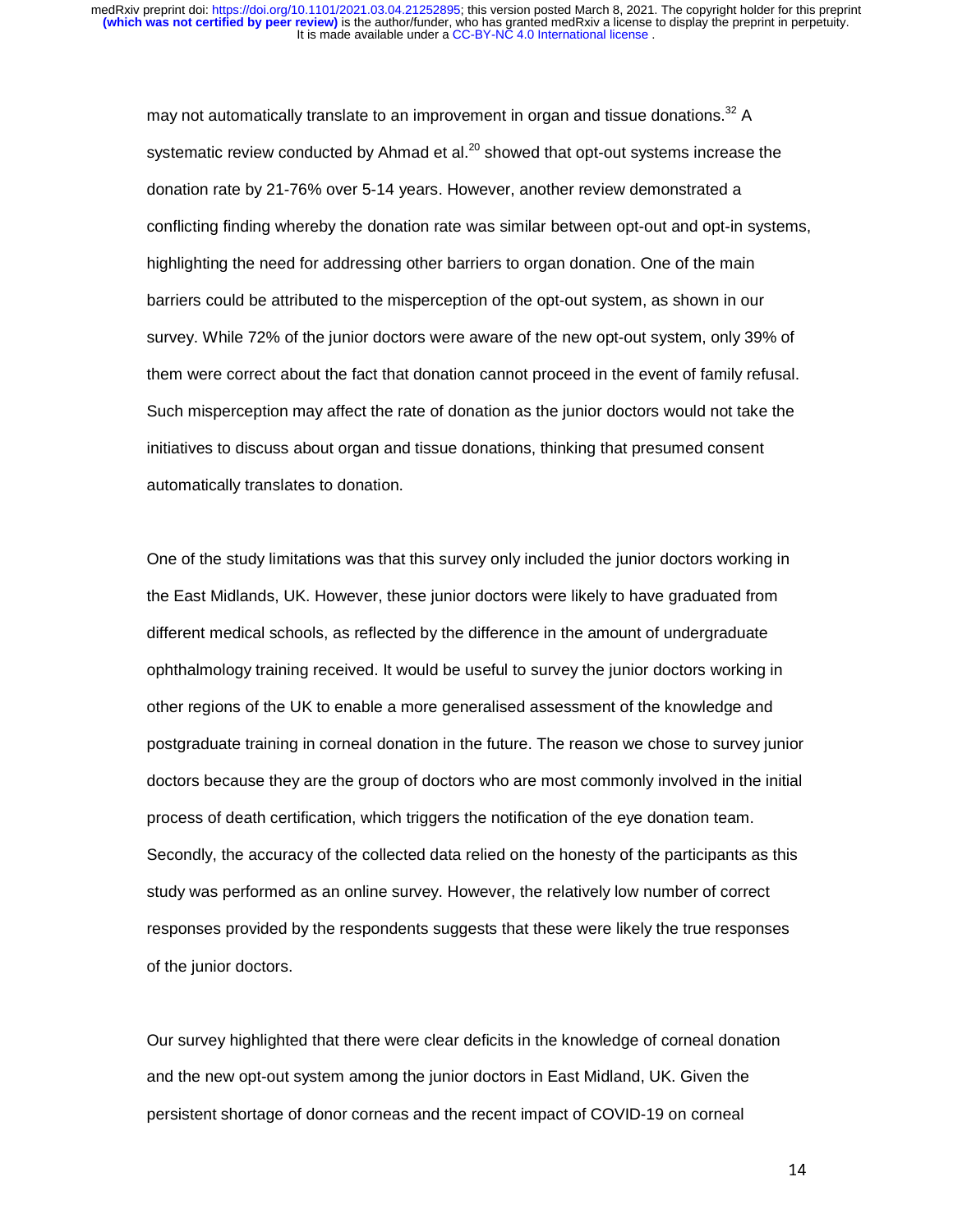donation, further targeted postgraduate training, particularly in specialties that deal with endof-life care, could potentially enhance the corneal and tissue donation rate in the future. Similar studies exploring the knowledge and barriers to organ and non-ocular tissue donations would be valuable. In addition, consolidating the tissue donation endeavour for all tissues into one organised approach would reduce duplication and the potential aggravation caused to the relatives of the deceased at a time when they are grieving and vulnerable.

# **CONTRIBUTORSHIP STATEMENT**

Study conceptualisation and design: BP and DSJT Data collection: BP, OATL, PF, NEN, and all collaborators. Date interpretation: BP, EB, DGS, HSD and DSJT Manuscript drafting: BP and DSJT Critical revision of the manuscript: OATL, PF, NEN, EB, DGS and HSG. Final approval of the manuscript: All authors.

**Funding:** DSJT acknowledges support from the Medical Research Council / Fight for Sight Clinical Research Fellowship (MR/T001674/1), and the Fight for Sight / John Lee, Royal College of Ophthalmologists Primer Fellowship (24CO4).

**Competing interests:** None

**Acknowledgement:** None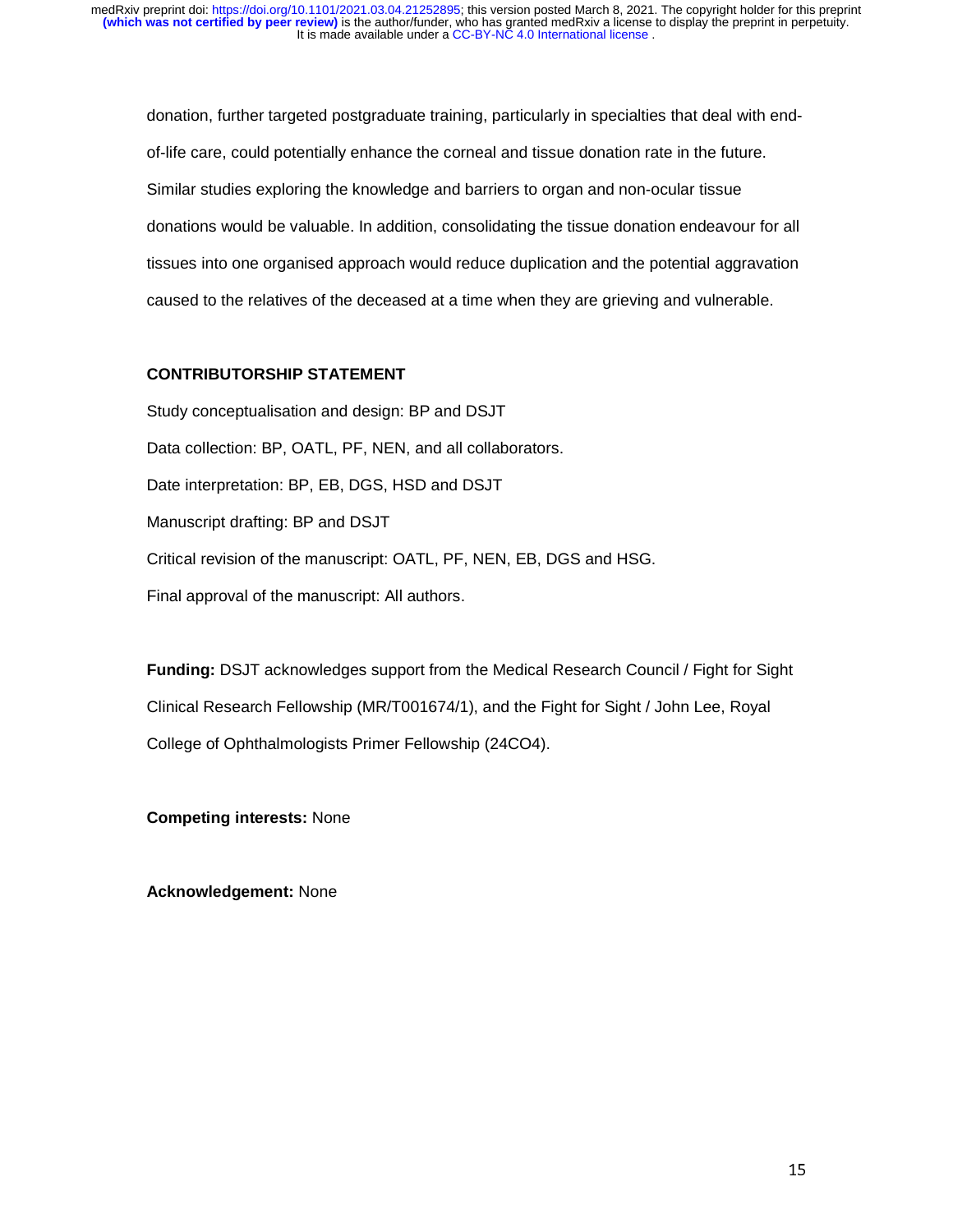# **MAIN MESSAGES**

- Junior doctors play an important role in the eye donation pathway.
- Currently, there is a lack of knowledge of corneal donation and the new opt-out system among the junior doctors.
- Targeted postgraduate training during the induction process may potentially enhance the corneal donation rate.

# **CURRENT RESEARCH QUESTIONS**

- Will targeted postgraduate training during the induction process improve the corneal and tissue donation rate?
- What is the knowledge of organ donation among the junior doctors?
- Can early death certification result in improvement in the quality and utilisation of donor corneas?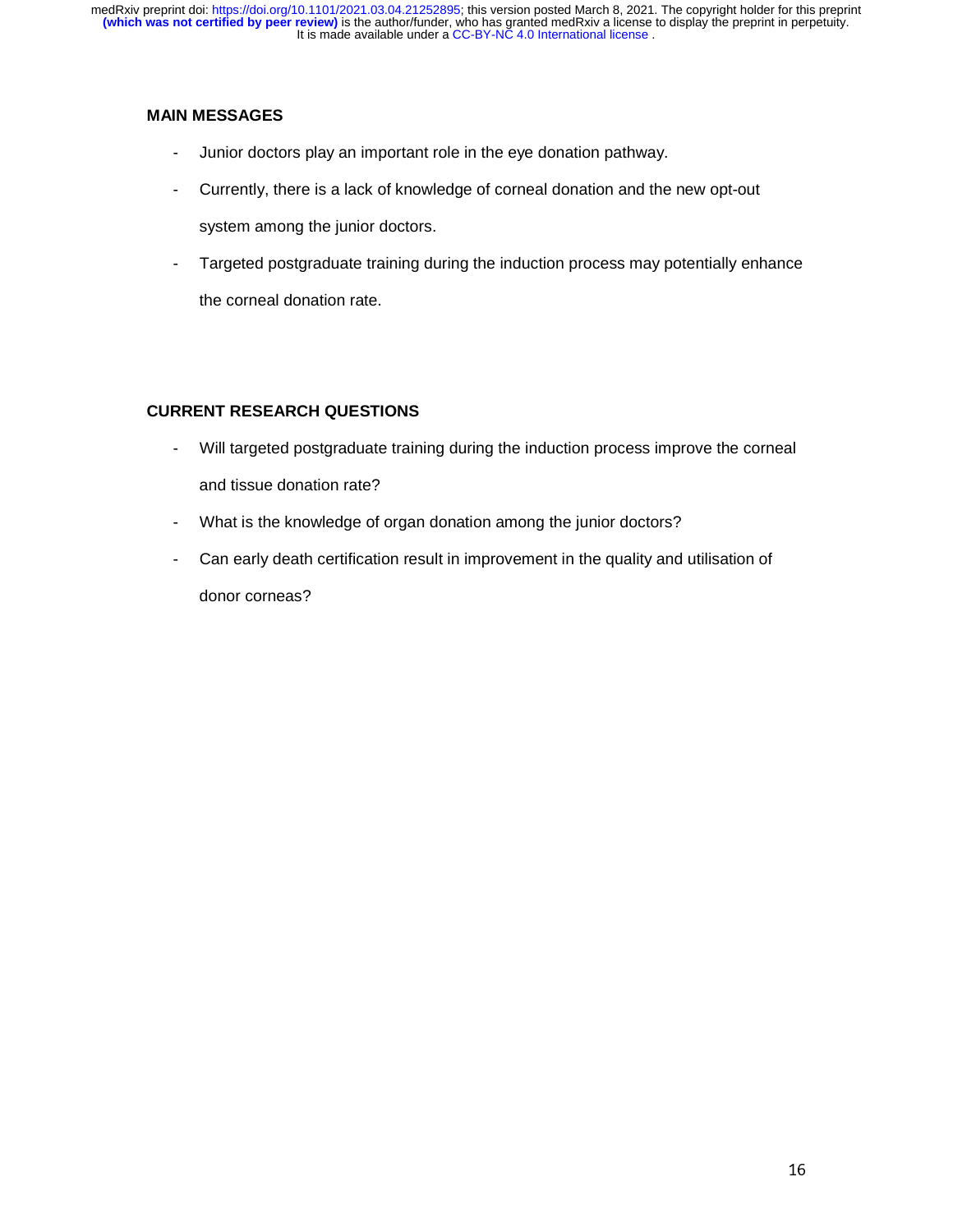#### **REFERENCES**

- 1. Flaxman SR, Bourne RRA, Resnikoff S, Ackland P, Braithwaite T, Cicinelli MV, et al. Global causes of blindness and distance vision impairment 1990-2020: a systematic review and meta-analysis. Lancet Glob Health. 2017;5(12):e1221-e34.
- 2. Ting DSJ, Ho CS, Deshmukh R, Said DG, Dua HS. Infectious keratitis: An update on epidemiology, causative microorganisms, risk factors, and antimicrobial resistance. Eye (Lond). 2021; doi: 10.1038/s41433-020-01339-3.
- 3. Tan DT, Dart JK, Holland EJ, Kinoshita S. Corneal transplantation. Lancet. 2012;379(9827):1749-61.
- 4. Hos D, Matthaei M, Bock F, Maruyama K, Notara M, Clahsen T, et al. Immune reactions after modern lamellar (DALK, DSAEK, DMEK) versus conventional penetrating corneal transplantation. Prog Retin Eye Res. 2019;73:100768.
- 5. Ting DS, Sau CY, Srinivasan S, Ramaesh K, Mantry S, Roberts F. Changing trends in keratoplasty in the West of Scotland: a 10-year review. Br J Ophthalmol. 2012;96(3):405-8.
- 6. Woo JH, Ang M, Htoon HM, Tan D. Descemet Membrane Endothelial Keratoplasty Versus Descemet Stripping Automated Endothelial Keratoplasty and Penetrating Keratoplasty. Am J Ophthalmol. 2019;207:288-303.
- 7. Thuret G, Courrier E, Poinard S, Gain P, Baud'Huin M, Martinache I, et al. One threat, different answers: the impact of COVID-19 pandemic on cornea donation and donor selection across Europe. Br J Ophthalmol. 2020; doi: 10.1136/bjophthalmol-2020- 317938.
- 8. Gain P, Jullienne R, He Z, Aldossary M, Acquart S, Cognasse F, et al. Global Survey of Corneal Transplantation and Eye Banking. JAMA Ophthalmol. 2016;134(2):167-73.
- 9. Lawlor M, Kerridge I, Ankeny R, Dobbins TA, Billson F. Specific unwillingness to donate eyes: the impact of disfigurement, knowledge and procurement on corneal donation. Am J Transplant. 2010;10(3):657-63.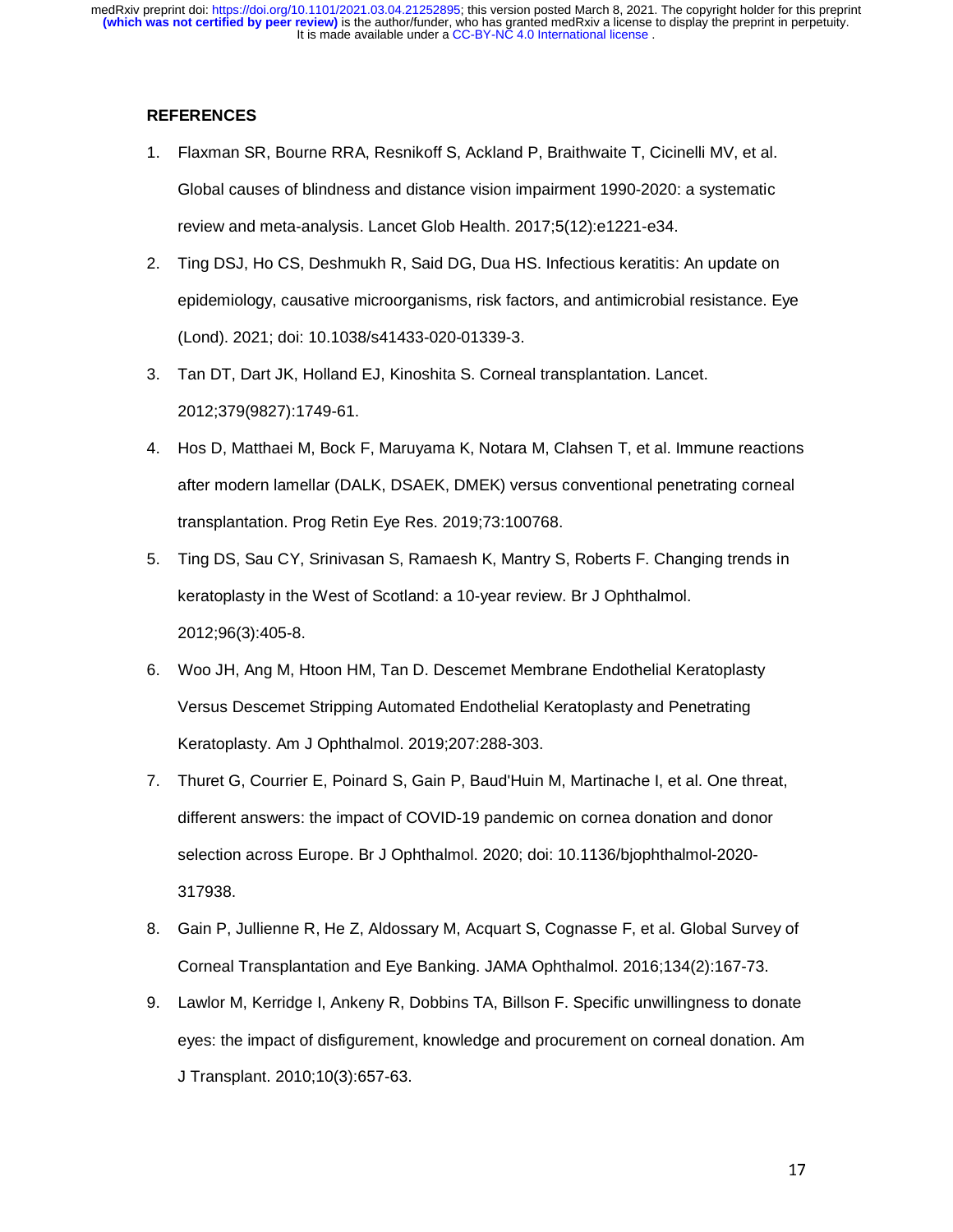- 10. Acharya M, Farooqui JH, Dave A, Chaku D, Ganguly KK, Das A, et al. Eye donation in north India: Trends, awareness, influences and barriers. Indian J Ophthalmol. 2019;67(10):1570-4.
- 11. Noopur G, Praveen V, Radhika T, Sanjeev KG, Mani K, Deepak K. Attitudes and Perception Towards Eye Donation in Patients with Corneal Disease: A Case-controlled Population-based Study. Curr Eye Res. 2018;43(6):734-9.
- 12. Williams AM, Muir KW. Awareness and attitudes toward corneal donation: challenges and opportunities. Clin Ophthalmol. 2018;12:1049-59.
- 13. Gillon S, Hurlow A, Rayment C, Zacharias H, Lennard R. Obstacles to corneal donation amongst hospice inpatients: a questionnaire survey of multi-disciplinary team member's attitudes, knowledge, practice and experience. Palliat Med. 2012;26(7):939-46.
- 14. Ting DS, Potts J, Jones M, Lawther T, Armitage WJ, Figueiredo FC. Impact of telephone consent and potential for eye donation in the UK: the Newcastle Eye Centre study. Eye (Lond). 2016;30(3):342-8.
- 15. Ting DS, Potts J, Jones M, Lawther T, Armitage WJ, Figueiredo FC. Changing trend in the utilisation rate of donated corneas for keratoplasty in the UK: The North East England Study. Eye (Lond). 2016;30(11):1475-80.
- 16. Gupta N, Vashist P, Ganger A, Tandon R, Gupta SK. Eye donation and eye banking in India. Natl Med J India. 2018;31(5):283-6.
- 17. Röck D, Bartz-Schmidt KU, Röck T. Rates of and Experiences with Corneal Donation at the University Hospital Tübingen From 2002 To 2015. Ann Transplant. 2016;21:433-8.
- 18. Ting DSJ, Peh G, Adnan K, Mehta J. Translational and Regulatory Challenges of Corneal Endothelial Cell Therapy: A Global Perspective. Tissue Eng Part B Rev. 2021; doi: 10.1089/ten.TEB.2020.0319.
- 19. Iacobucci G. Organ donation: England will have "opt-out" system from May 2020. BMJ. 2020;368:m752.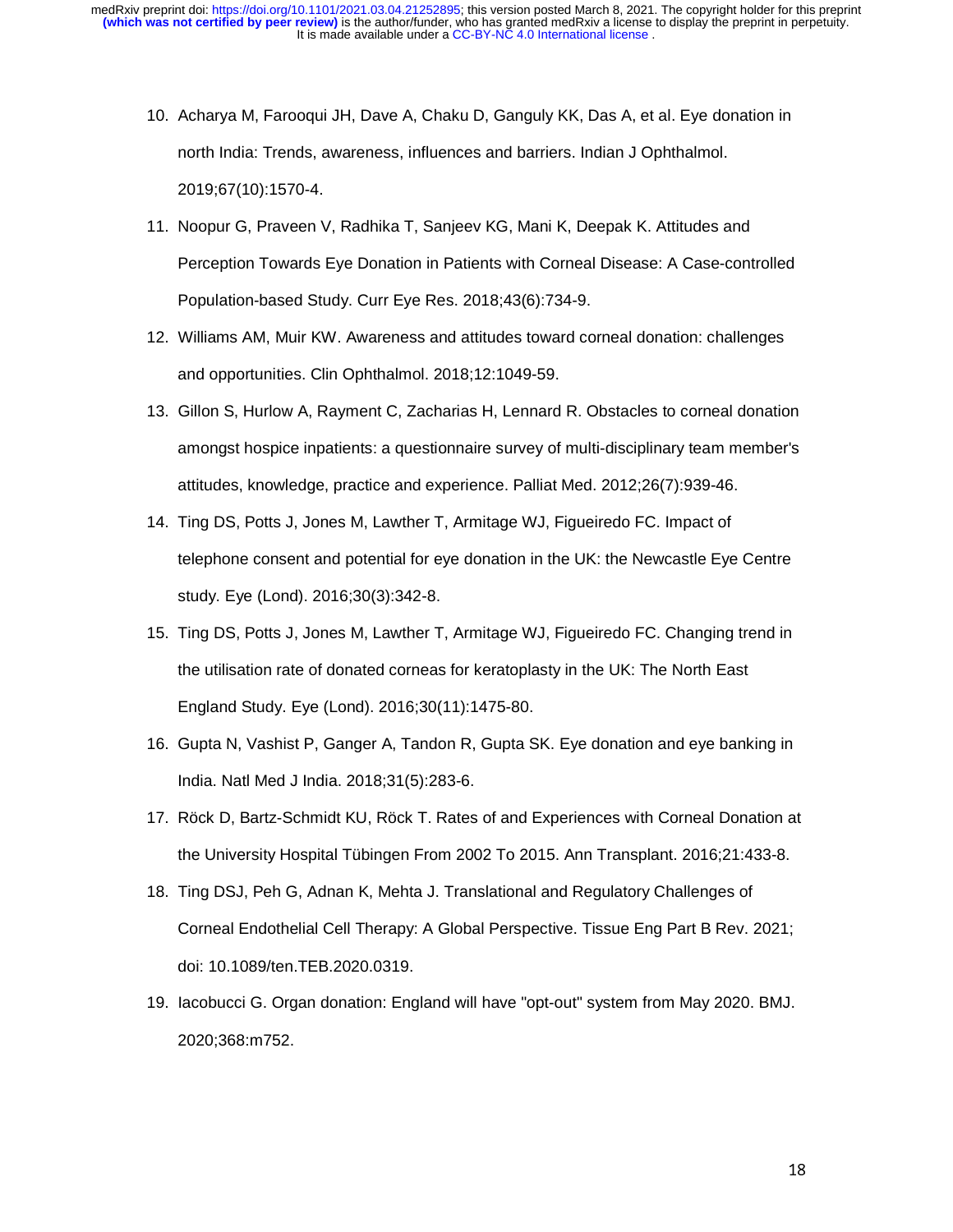- 20. Ahmad MU, Hanna A, Mohamed AZ, Schlindwein A, Pley C, Bahner I, et al. A Systematic Review of Opt-out Versus Opt-in Consent on Deceased Organ Donation and Transplantation (2006-2016). World J Surg. 2019;43(12):3161-71.
- 21. Hakeem AR, Dave R, Prasad KR, Menon KV, Lewington A, Fernando B, et al. An imperative need to change organ donation and transplant curriculum results of a nationwide United kingdom junior doctor survey. Transplantation. 2015;99(4):771-85.
- 22. https://www.transfusionguidelines.org/red-book/chapter-21-tissue-banking-tissueretrieval-and-processing/21-2-retrieval. [accessed on 1<sup>st</sup> December 2020]
- 23. Welch S, Eckstein M. Ophthalmology teaching in medical schools: a survey in the UK. Br J Ophthalmol. 2011;95(5):748-9.
- 24. Baylis O, Murray PI, Dayan M. Undergraduate ophthalmology education A survey of UK medical schools. Med Teach. 2011;33(6):468-71.
- 25. Weller JM, Barrow M, Gasquoine S. Interprofessional collaboration among junior doctors and nurses in the hospital setting. Med Educ. 2011;45(5):478-87.
- 26. Ladin K. Organ Donation as a Collective Action Problem: Ethical Considerations and Implications for Practice. AMA J Ethics. 2016;18(2):156-62.
- 27. Paraz CM, Truong HT, Sai DK, Cajucom-Uy HY, Chan CL, Kassim SM. Knowledge and attitudes toward corneal donation among Singaporean youth: a cross-sectional study. Eye Vis (Lond). 2016;3:17.
- 28. Röck T, Hofmann J, Thaler S, Bramkamp M, Bartz-Schmidt KU, Yoeruek E, et al. Factors that influence the suitability of human organ-cultured corneas. Graefes Arch Clin Exp Ophthalmol. 2016;254(1):135-41.
- 29. Patel D, Tandon R, Ganger A, Vij A, Lalwani S, Kumar A. Study of death to preservation time and its impact on utilisation of donor corneas. Trop Doct. 2017;47(4):365-70.
- 30. Munir WM, Brown CH, Munir SZ, Hoover CK. Effect of Body Refrigeration Time on Cornea Donor Tissue. Cornea. 2021.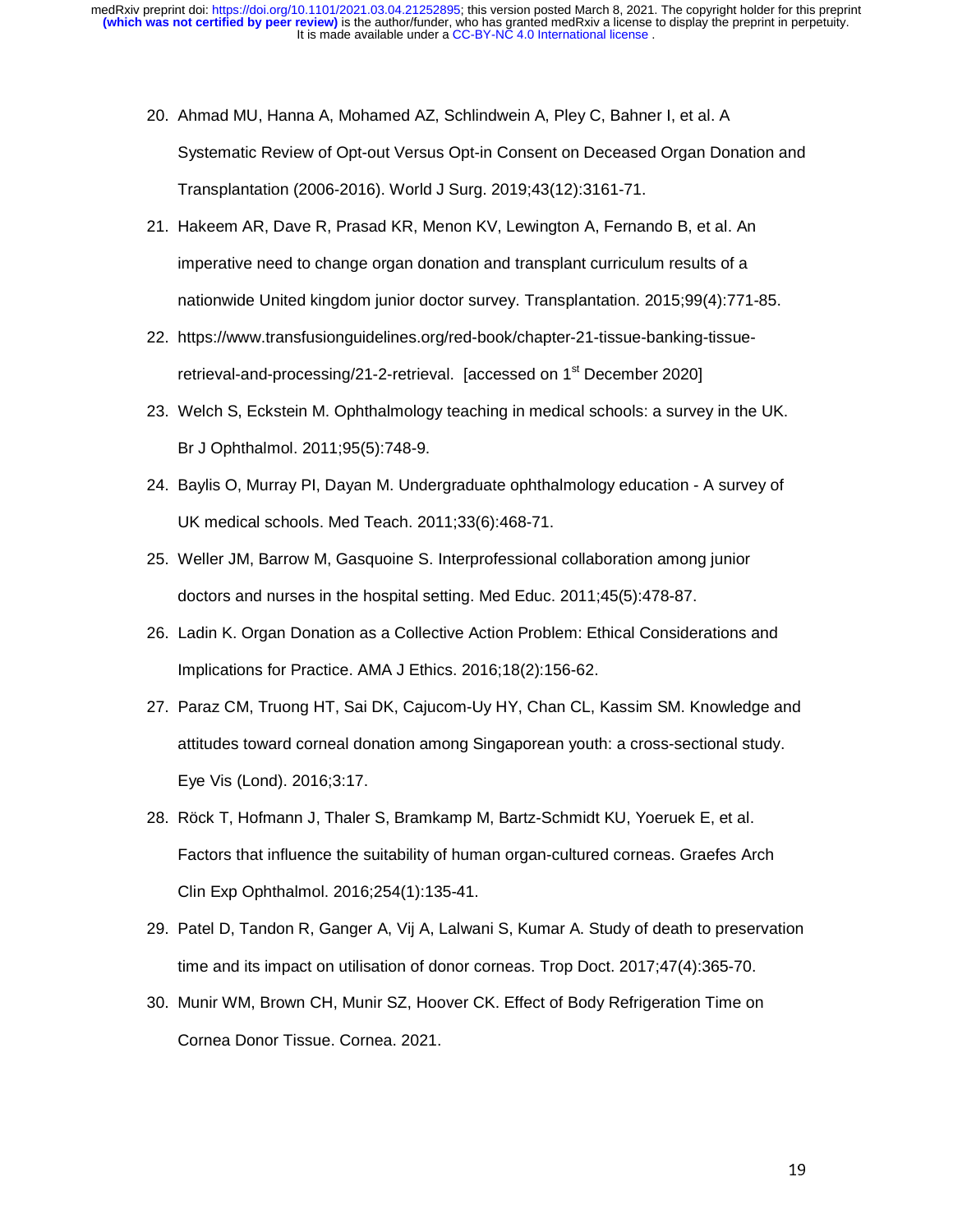- 31. Piemonte G, Migliaccio ML, Bambi S, Bombardi M, D'Antonio L, Guazzini A, et al. Factors influencing consent to organ donation after brain death certification: a survey of 29 Intensive Care Units. Minerva Anestesiol. 2018;84(9):1044-52.
- 32. Hossain P. Presumed consent and the implications for eye donation. Eye (Lond). 2020; doi: 10.1038/s41433-020-01266-3.

## **FIGURE LEGENDS**

**Figure 1.** A summary of the knowledge of corneal and tissue donation amongst junior doctors in the UK. Columns 1-3 and 7-13 are related to general health or systemic conditions whereas columns 4-6 are related to ocular conditions. For each question, the correct response is provided in bracket  $(Y = S$ uitable for donation; N = Not suitable for donation). The answers provided by the respondents are divided into either correct, incorrect or uncertain responses.  $CNS = Central$  nervous system;  $DM = Diabetes$  mellitus;  $COPD =$ Chronic obstructive pulmonary disease

**Figure 2.** A summary of the eye donation process in England. This pathway highlights the important role of junior doctors, who are often the first point of contact in certifying hospital death and influencing the timeliness of body refrigeration in mortuary and notification of the eye / tissue donation team.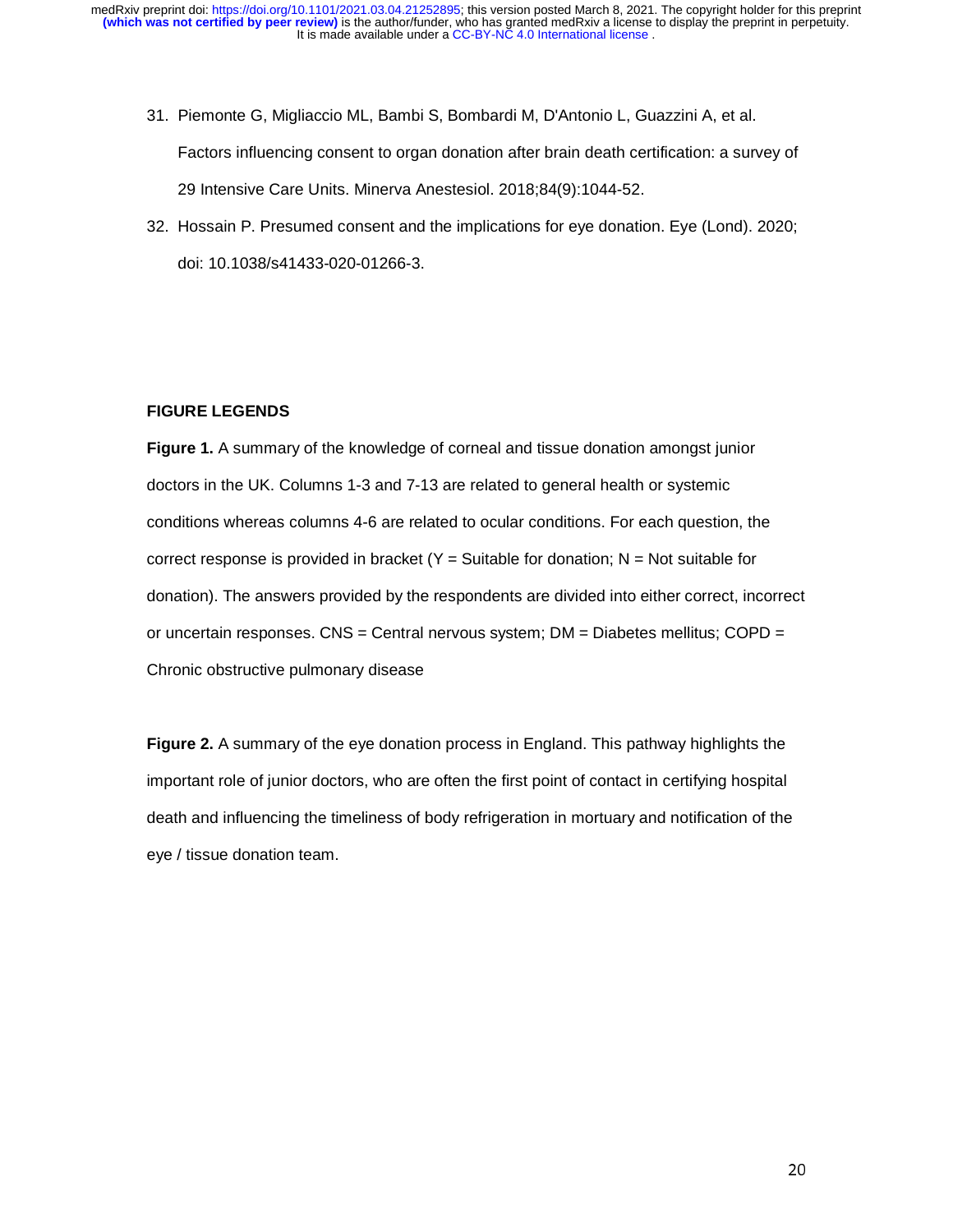# Knowledge of cornea and tissue donation among the junior doctors



 $\blacksquare$  Correct  $\blacksquare$  Incorrect  $\Box$  Uncertain